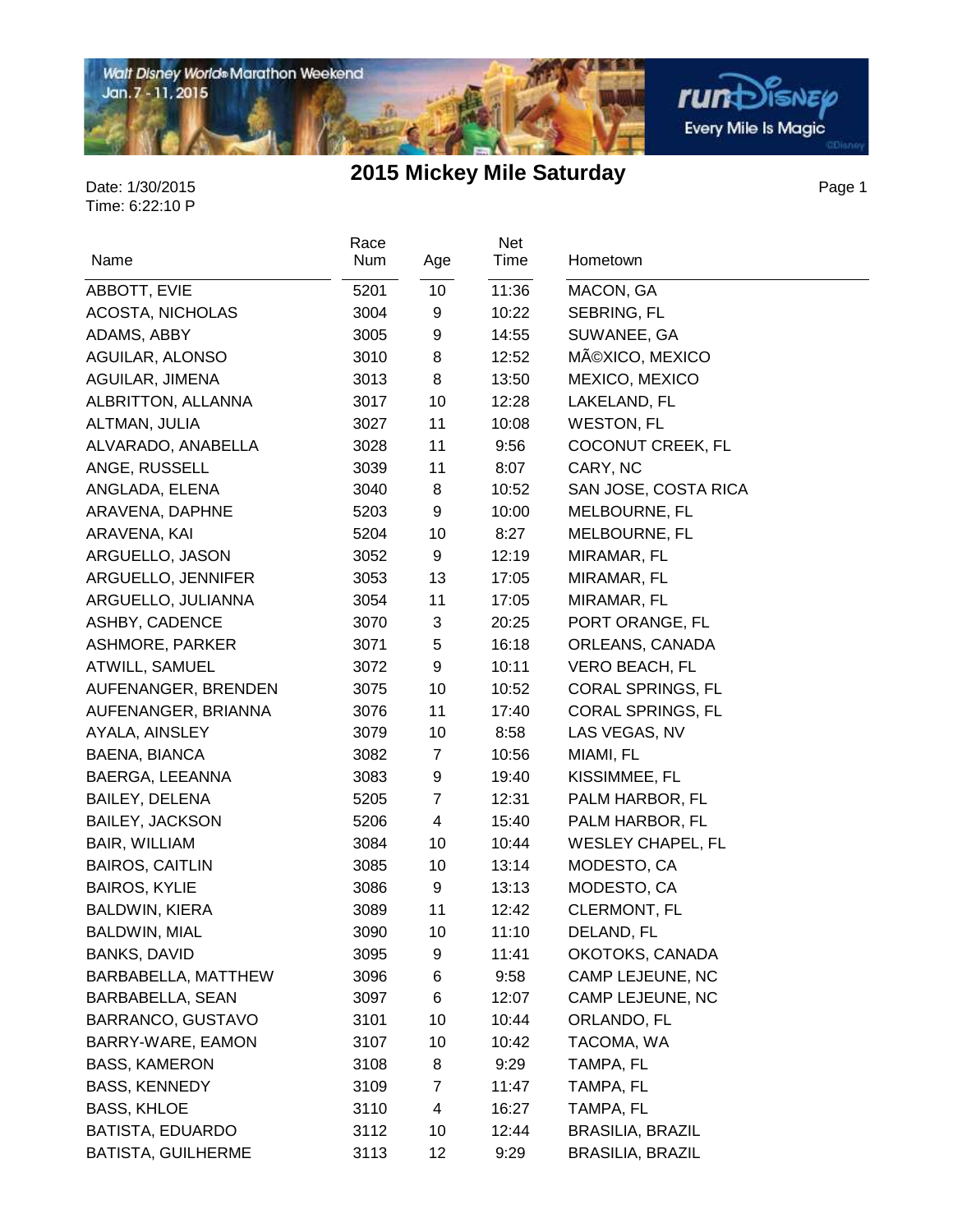| Name                        | Race<br>Num | Age   | Net<br>Time | Hometown                 |
|-----------------------------|-------------|-------|-------------|--------------------------|
| BAUBLITZ, ANJA              | 3117        | 6     | 14:43       | HUNT VALLEY, MD          |
| BAYER, ELLIANA              | 3119        | 8     | 10:46       | NEW AUBURN, WI           |
| BAYER, SOPHIA               | 3120        | 11    | 9:58        | NEW AUBURN, WI           |
| <b>BEERS, DANIEL</b>        | 3125        | 6     | 14:14       | RIO RANCHO, NM           |
| BELLERJEAU, AIDAN           | 3131        | 8     | 13:07       | LOXLEY, AL               |
| <b>BELLERJEAU, STEEN</b>    | 3132        | 10    | 13:05       | LOXLEY, AL               |
| BENITEZ-PABON, SERGIO       | 3135        | 3     | 16:34       | <b>WESLEY CHAPEL, FL</b> |
| BERKEY, MASON               | 5207        | 5     | 11:22       | ST PETERSBURG, FL        |
| BESS, CODY                  | 3140        | 13    | 9:34        | WINCHESTER, OH           |
| <b>BESS, LOGAN</b>          | 3141        | 9     | 15:44       | WINCHESTER, OH           |
| BIDDLE, AMANDA              | 3145        | 10    | 10:53       | CAMBRIDGE, OH            |
| <b>BIDDLE, BRAYDEN</b>      | 3146        | 5     | 10:59       | CAMBRIDGE, OH            |
| <b>BIDDLE, KAITLYN</b>      | 3147        | 8     | 9:34        | CAMBRIDGE, OH            |
| <b>BISHOP, EMILY</b>        | 3149        | 6     | 10:42       | PALMER, AK               |
| <b>BOLLIGER, REEF</b>       | 3158        | 10    | 15:38       | DAVIE, FL                |
| BONNEAU, JORDAN             | 3159        | 6     | 9:28        | LEAMINGTON, CANADA       |
| BOSLER, BRYANNA             | 5208        | 13    | 11:08       | SAN DIMAS, CA            |
| <b>BOSLER, KATRINA</b>      | 3162        | 9     | 11:07       | SAN DIMAS, CA            |
| <b>BOWMAN, ERICA</b>        | 3169        | 8     | 12:21       | FRANKLIN, TN             |
| BOWMAN, SYDNEY              | 3170        | 5     | 19:33       | FRANKLIN, TN             |
| <b>BRADY, AOIFE</b>         | 3171        | 5     | 18:30       | NEWBURGH, NY             |
| BRAGA, ALEXIA               | 3172        | 10    | 12:01       | RIO DE JANEIRO, BRAZIL   |
| <b>BROCKWAY, LEXI</b>       | 3188        | 11    | 10:38       | ST AUGUSTINE, FL         |
| BROCKWAY, SYDNEY            | 3189        | 9     | 11:37       | ST AUGUSTINE, FL         |
| BROWN, ISABELLA             | 3192        | 10    | 9:53        | WOODRIDGE, IL            |
| <b>BUNKER, DYLAN</b>        | 3197        | 6     | 9:34        | TOPEKA, KS               |
| <b>BUNKER, JOSHUA</b>       | 3198        | 11    | 13:01       | TOPEKA, KS               |
| <b>BURNETT, HARRIET</b>     | 3204        | 8     | 11:56       | HULL, UNITED KINGDOM     |
| <b>BURNETT, THOMAS</b>      | 3205        | $\,6$ | 11:48       | HULL, UNITED KINGDOM     |
| <b>BURNS, EVELYN</b>        | 3206        | 7     | 14:20       | CHARLOTTE, NC            |
| <b>BURNS, KINSEY</b>        | 3207        | 5     | 18:11       | CHARLOTTE, NC            |
| BYRD, SAMANTHA              | 3210        | 11    | 16:37       | TULSA, OK                |
| CANADAY, SPENCER            | 3216        | 8     | 12:50       | <b>WESTON, FL</b>        |
| CANEDA, KALISSA             | 3217        | 11    | 11:02       | MILILANI, HI             |
| CAPRARELLA, MIA             | 3218        | 7     | 13:15       | WESTMINSTER, MD          |
| CARDER, ALEX                | 3219        | 6     | 11:04       | HUNTINGDON VALLEY, PA    |
| CARNEIRO VIEIRA SANTOS, LOR | 3223        | 9     | 15:51       | RECIFE, BRAZIL           |
| CARRANDI-BETANCOR, ISABELL  | 3224        | 10    | 9:53        | MIAMI, FL                |
| CARRERAS, TANNER            | 3226        | 8     | 11:09       | COCOA, FL                |
| CARRIER, OCEANE             | 3227        | 5     | 14:26       | QUEBEC, CANADA           |
| CARRIER, SAMUEL             | 3228        | 5     | 14:02       | QUEBEC, CANADA           |
| CARTER, ETHAN               | 3229        | 6     | 12:45       | HARRISBURG, PA           |
| CASTILLO, JULIAN            | 3234        | 11    | 10:34       | ORLANDO, FL              |
| CASTRO, RYAN                | 3240        | 7     | 12:13       | MARYVILLE, TN            |
| CAVALHEIRO, GIOVANNA        | 3242        | 11    | 12:40       | SAO PAULO, BRAZIL        |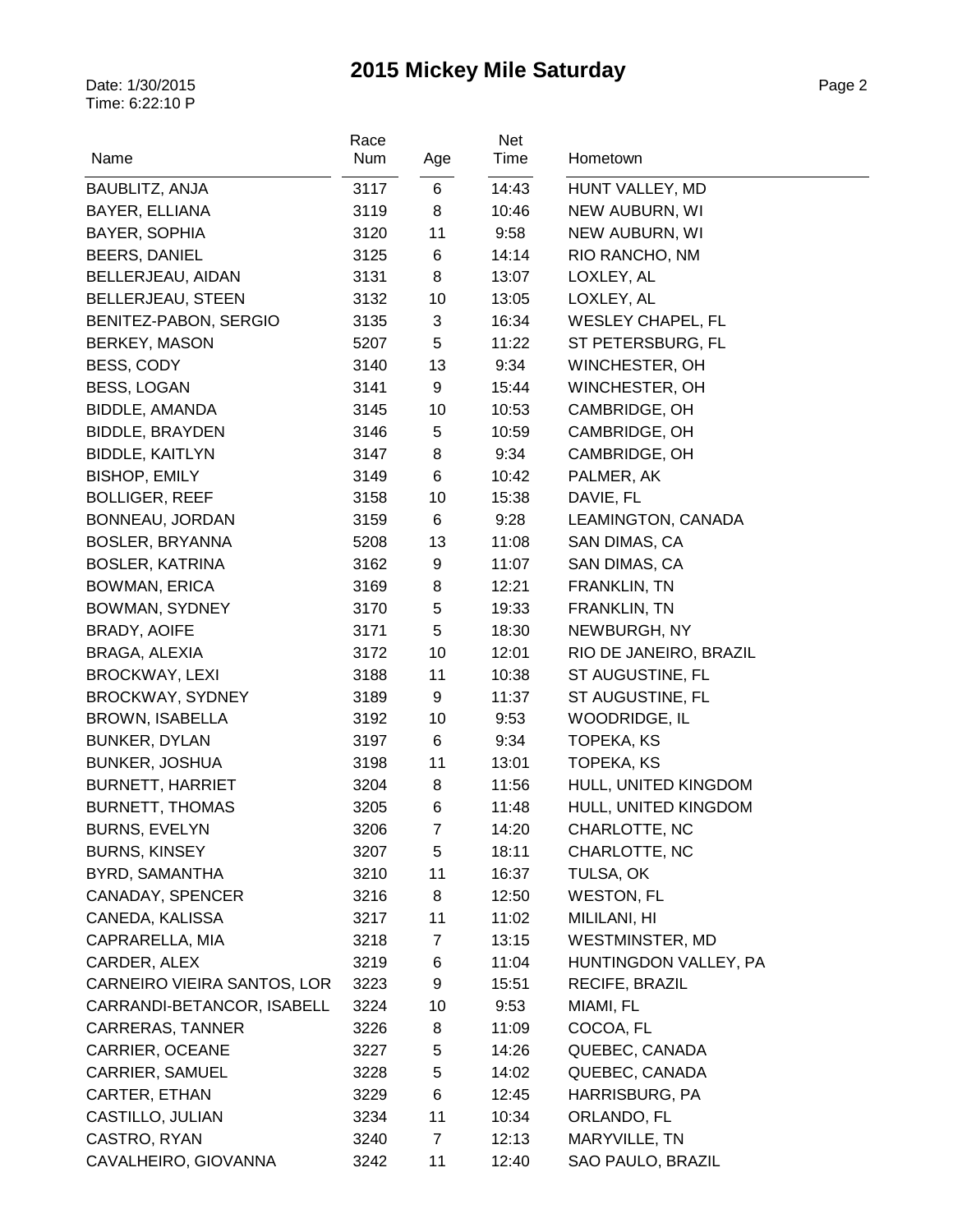| Name                     | Race<br>Num | Age                     | Net<br>Time | Hometown                 |
|--------------------------|-------------|-------------------------|-------------|--------------------------|
| CELLURA, LILY            | 5209        | 4                       | 15:59       | SARATOGA, CA             |
| CHARVAT, JULIA           | 3251        | 9                       | 9:06        | PATCHOGUE, NY            |
| CHARVAT, RYAN            | 3252        | 12                      | 9:53        | PATCHOGUE, NY            |
| CHEE, AIYUN              | 3253        | 9                       | 9:50        | SEATTLE, WA              |
| CHEE, ZHENYU             | 3254        | $\overline{7}$          | 9:48        | SEATTLE, WA              |
| CHEN, ANDREW             | 3255        | 10                      | 11:35       | ORLANDO, FL              |
| CHIKAOKA, ISATO          | 3260        | 11                      | 9:46        | LAKE MARY, FL            |
| CHIKAOKA, NAMIKI         | 3261        | 8                       | 9:23        | LAKE MARY, FL            |
| CHISHOLM, AVERY          | 3262        | 8                       | 14:09       | <b>BATON ROUGE, LA</b>   |
| CHISHOLM, LIAM           | 3263        | 11                      | 14:11       | <b>BATON ROUGE, LA</b>   |
| CHURCHILL, ELIJAH        | 3265        | 10                      | 11:52       | <b>WESLEY CHAPEL, FL</b> |
| CHURCHILL, ISAIAH        | 3266        | 13                      | 7:44        | <b>WESLEY CHAPEL, FL</b> |
| CHURCHILL, MYAH          | 3267        | 12                      | 13:30       | <b>WESLEY CHAPEL, FL</b> |
| CINNAMON, CALEB          | 3269        | 4                       | 12:37       | SUMMERVILLE, SC          |
| CINNAMON, ISAAC          | 3270        | 9                       | 8:59        | SUMMERVILLE, SC          |
| CINNAMON, LACIE          | 3271        | $\,6$                   | 12:18       | SUMMERVILLE, SC          |
| CLARK, KARMA             | 5211        | 8                       | 9:17        | ORLANDO, FL              |
| COLLINS, RAVEN           | 3286        | 10                      | 10:22       | ELGIN, IL                |
| COMEAU, ISABELLE         | 3290        | 11                      | 9:59        | OTTAWA, CANADA           |
| COMEAU, MATHIEU          | 3291        | 8                       | 10:19       | OTTAWA, CANADA           |
| CONKLIN, BRANDON         | 5212        | 8                       | 9:57        | ORLANDO, FL              |
| COOPER, LEAH             | 3297        | $\overline{\mathbf{4}}$ | 14:53       | SEFFNER, FL              |
| CORREA, ALEJANDRO        | 3298        | 12                      | 12:00       | ST. AGUGUSTINE, FL       |
| CORREA, CLAUDIA          | 3300        | $\sqrt{5}$              | 12:26       | ST. AUGUSTINE, FL        |
| COSTA, FELIPE            | 5200        | 6                       | 11:28       | SãO PAULO, BRAZIL        |
| COSTA, KAUA              | 5199        | 9                       | 11:08       | SãO PAULO, BRAZIL        |
| COSTA, SOFIA             | 3305        | 10                      | 12:42       | VITORIA, BRAZIL          |
| CRABTREE, AUBREY         | 3310        | 3                       | 17:55       | <b>BIRMINGHAM, AL</b>    |
| CROCKETT, SEBASTIAN      | 3314        | 6                       | 11:09       | HAMILTON, CANADA         |
| CROSS, CONNOR            | 3316        | 9                       | 10:44       | LUBBOCK, TX              |
| <b>CROSS, EMERSYN</b>    | 3317        | 5                       | 12:03       | LUBBOCK, TX              |
| <b>CROSS, FINLEY</b>     | 3318        | 5                       | 13:57       | LUBBOCK, TX              |
| CROW, CARSON             | 3321        | 11                      | 16:07       | FRIENDSWOOD, TX          |
| CROW, COOPER             | 3322        | 9                       | 13:42       | FRIENDSWOOD, TX          |
| <b>CRUCES, SEBASTIAN</b> | 3323        | 8                       | 11:54       | DELRAY BEACH, FL         |
| CRUZ, ELISA              | 3324        | 10                      | 9:55        | OVIEDO, FL               |
| <b>CULLEN, THOMAS</b>    | 3329        | 5                       | 13:24       | BRONX, NY                |
| <b>CUSANO, GIANNA</b>    | 3334        | 8                       | 10:16       | <b>MIAMI SPRINGS, FL</b> |
| DALRYMPLE, TRISTAN       | 3338        | 9                       | 10:09       | OTTAWA, CANADA           |
| DANIELSON, ADAM          | 5213        | 9                       | 10:35       | CARY, NC                 |
| DANIELSON, GRANT         | 5214        | 12                      | 9:12        | CARY, NC                 |
| D'ARPINO, GRACE          | 3340        | 9                       | 11:25       | ORLANDO, FL              |
| DAVIS, ALEXANDRIA        | 3342        | 11                      | 18:05       | ORLANDO, FL              |
| DE PAULA, FELIPE         | 3346        | 9                       | 14:42       | <b>BRASILIA, BRAZIL</b>  |
| DEAL, AARON              | 3347        | 4                       | 12:02       | WINDERMERE, FL           |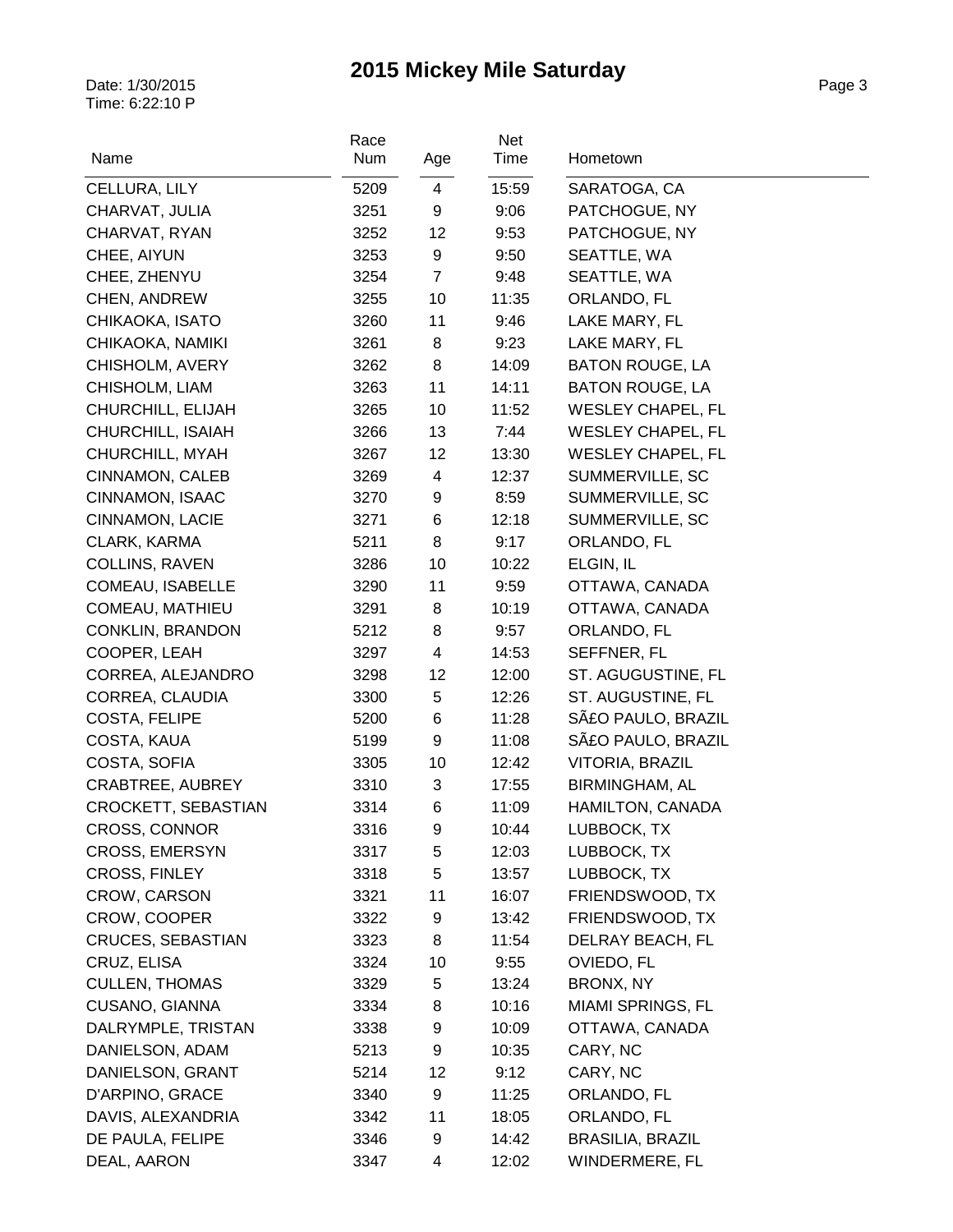| Name                      | Race<br>Num | Age            | Net<br>Time | Hometown                |
|---------------------------|-------------|----------------|-------------|-------------------------|
| DEEP, VICTORIA            | 3349        | 13             | 16:42       | SAO PAULO, BRAZIL       |
| DELAURO, ALLISON          | 3351        | 6              | 16:11       | COOPER CITY, FL         |
| DELAURO, JOEY             | 3352        | 9              | 15:18       | COOPER CITY, FL         |
| DELIGENT, BENJAMIN        | 5215        | 10             | 10:20       | <b>VERO BEACH, FL</b>   |
| DELIGENT, BIANCA          | 5216        | 10             | 13:30       | VERO BEACH, FL          |
| DELIGENT, BRANDON         | 5217        | 10             | 9:05        | VERO BEACH, FL          |
| DICHOSO, JOSIE            | 3363        | 11             | 11:45       | AURORA, IL              |
| DICHOSO, NORA             | 3364        | 8              | 12:30       | AURORA, IL              |
| DILLARD, EMMA             | 3371        | 6              | 10:52       | HILLIARD, FL            |
| DILLARD, KATHERINE        | 3372        | 3              | 14:19       | HILLIARD, FL            |
| <b>DISANTO, HILLARY</b>   | 3376        | 5              | 12:03       | RIVERVIEW, FL           |
| DISANTO, JACOB            | 3377        | 9              | 9:27        | RIVERVIEW, FL           |
| DISANTO, RYAN             | 3378        | $\overline{7}$ | 11:35       | RIVERVIEW, FL           |
| DODDS, AIDEN              | 5218        | $\overline{7}$ | 11:13       | WINTER SPRINGS, FL      |
| DODDS, ANNA               | 5219        | 11             | 11:03       | WINTER SPRINGS, FL      |
| DODGE, BLAKE              | 5220        | 5              | 17:04       | SUNRISE, FL             |
| DODGE, BRADLEY            | 5221        | 3              | 15:08       | SUNRISE, FL             |
| DOLAN, RILEY              | 3384        | 9              | 9:29        | ATGLEN, PA              |
| DONNELLY, MADISON         | 3385        | $\overline{7}$ | 12:37       | LAKELAND, FL            |
| DORSEY, JILL              | 3386        | 9              | 11:00       | BEAR, DE                |
| DOYLE, TYLER              | 3388        | 13             | 9:27        | DALZELL, SC             |
| DUBOSE, ELIZABETH         | 3393        | 11             | 7:48        | HOUSTON, TX             |
| DUGGAN, TOMMY             | 3395        | 9              | 10:58       | ANGUILLA, MS            |
| DURAN, MITCHELL           | 3396        | 5              | 9:56        | HAINES CITY, FL         |
| <b>EDMONDSON, MICHAEL</b> | 5222        | 9              | 11:28       | STUART, FL              |
| <b>EGGERICHS, JACKSON</b> | 3400        | $\overline{4}$ | 17:40       | <b>GRAND RAPIDS, MI</b> |
| EIKEN-RIVAS, MAX          | 3402        | 10             | 10:39       | <b>CELEBRATION, FL</b>  |
| EIKEN-RIVAS, MICHAEL      | 3403        | 12             | 7:20        | <b>CELEBRATION, FL</b>  |
| ELIAS, GABRIELE           | 3404        | 8              | 14:07       | SãO PAULO, BRAZIL       |
| ELIAS, LUCAS              | 3405        | 10             | 13:11       | SãO PAULO, BRAZIL       |
| ENGLEBRIGHT, BRADLEY      | 3407        | 8              | 13:09       | SPRINGFIELD, TN         |
| <b>ENGLEBRIGHT, JACK</b>  | 3408        | 9              | 9:22        | PRINCETON, KY           |
| ETHRIDGE, MADDOX          | 3414        | 9              | 19:59       | SPRINGFIELD, VA         |
| FARRELL, CADAMIA          | 3420        | 13             | 14:35       | JACKSONVILLE, FL        |
| FERNANDEZDENGO, LAURA     | 3426        | 43             | 9:30        | SAN JOSE, COSTA RICA    |
| <b>FERREIRA, LUCAS</b>    | 3427        | 12             | 8:07        | RIO DE JANEIRO, BRAZIL  |
| FETZNER, STEVEN           | 3432        | $\overline{7}$ | 12:48       | PARRISH, FL             |
| FIFIELD, LIAM             | 3433        | 3              | 18:23       | CAPE CORAL, FL          |
| FINEZA, KAYLA             | 5224        | 12             | 10:12       | LINCOLN UNIVERSITY, PA  |
| FISH, NATHAN              | 5194        | 12             | 9:37        | JACKSONVILLE, FL        |
| FLOOD, KELSEY             | 5274        | 8              | 10:10       | ATLANTA, GA             |
| FLORENCO, KAYLA           | 3438        | 13             | 12:25       | COOPER CITY, FL         |
| <b>FLORES, GABRIEL</b>    | 3439        | 11             | 11:35       | CARACAS, VENEZUELA      |
| FOGLER, AMANDA            | 3444        | 8              | 11:09       | MIAMI, FL               |
| FOGLER, SEAN              | 3445        | 10             | 12:38       | HIALEAH, FL             |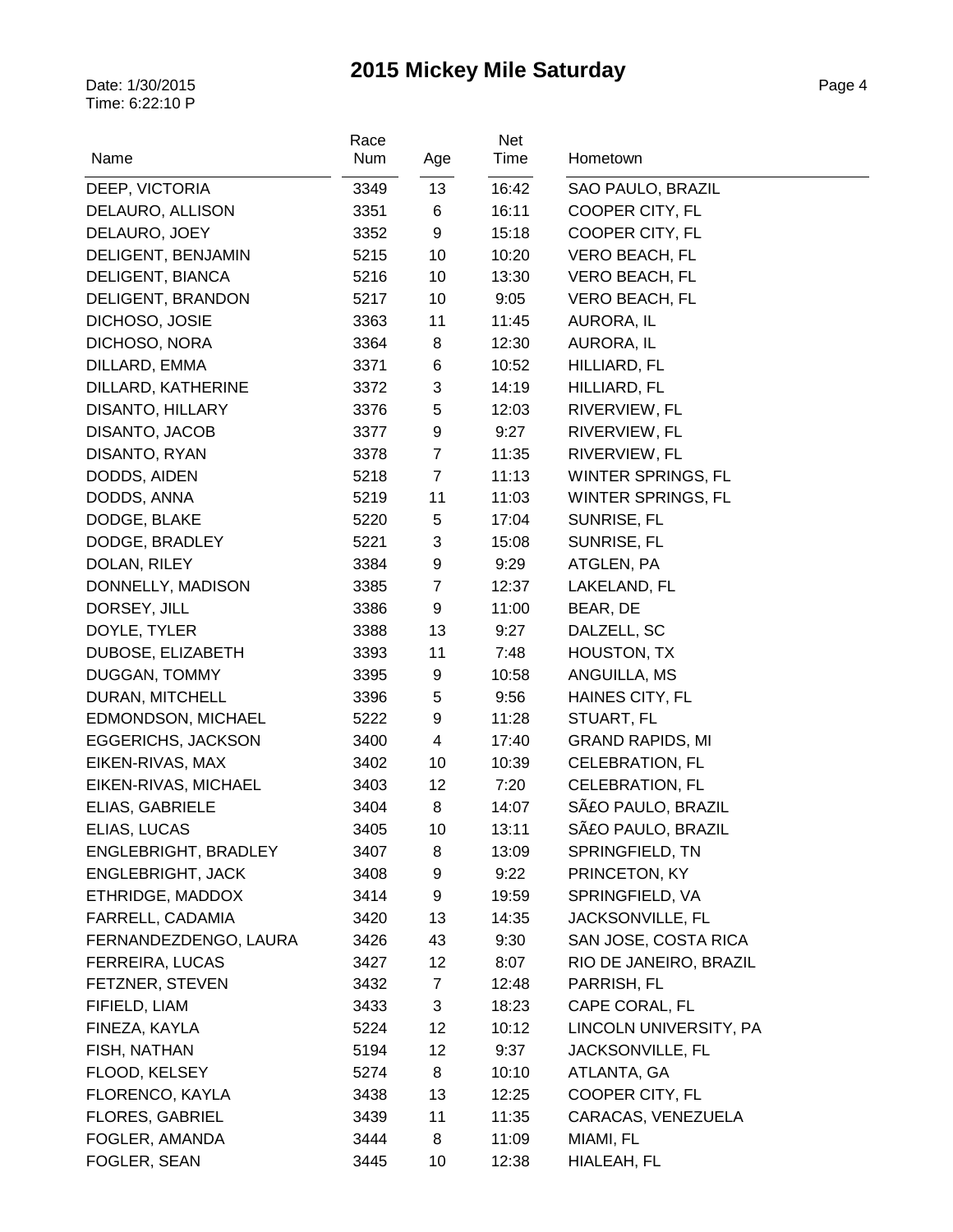| Name                        | Race<br>Num | Age            | Net<br>Time | Hometown                      |
|-----------------------------|-------------|----------------|-------------|-------------------------------|
| FOLKINS, JOSEPH             | 3446        | 6              | 11:56       | NOTTINGHAM, NH                |
| FONTEBOA, NATALIE           | 3448        | $\overline{7}$ | 12:03       | <b>WINTER PARK, FL</b>        |
| FOREHAND, MADISON           | 3450        | 9              | 11:22       | WEWAHITCHKA, FL               |
| FORENCO, RYAN               | 3451        | 10             | 12:32       | COOPER CITY, FL               |
| FRANCO ARNAUD, MARIA EDUAR  | 3453        | 11             | 13:30       | RIO DE JANEIRO, BRAZIL        |
| FRANK, LAYLA                | 3454        | 12             | 17:19       | ANNAPOLIS, MD                 |
| FREITAS, MARIA              | 3456        | 6              | 13:38       | SAO PAULO, BRAZIL             |
| FREY, TEAGAN                | 3457        | 5              | 13:08       | DAVENPORT, FL                 |
| FREY, WYATT                 | 3458        | 8              | 12:05       | DAVENPORT, FL                 |
| FRIEDMAN, HENRY             | 3459        | $\overline{4}$ | 13:19       | FAIRFAX, VA                   |
| <b>GALYEAN, BRODY</b>       | 3474        | $\overline{4}$ | 10:14       | GAINESVILLE, GA               |
| GALYEAN, HALLE              | 3475        | 11             | 9:42        | GAINESVILLE, GA               |
| <b>GARCIA, LARISSA</b>      | 3484        | 11             | 11:43       | <b>BELO HORIZONTE, BRAZIL</b> |
| GARZA, BRIANNA              | 3491        | $\overline{7}$ | 12:38       | HARLINGEN, TX                 |
| GARZA, VEE                  | 3492        | 5              | 15:46       | ORLANDO, FL                   |
| GATU JOHNSON, NOVA          | 3493        | 9              | 14:30       | CAMBRIDGE, MA                 |
| GATU JOHNSON, ZOEY          | 3494        | $\overline{7}$ | 14:33       | CAMBRIDGE, MA                 |
| <b>GEORGE, JADEN</b>        | 3497        | 9              | 12:33       | <b>WELLINGTON, FL</b>         |
| <b>GEORGE, JORDAN</b>       | 3498        | 6              | 12:36       | <b>WELLINGTON, FL</b>         |
| GILLEN, GLORY               | 3502        | 10             | 11:58       | DEBARY, FL                    |
| GILLIAM, JAHKSEN            | 3503        | 8              | 17:19       | ANNAPOLIS, MD                 |
| <b>GLADER, SAMANTHA</b>     | 3504        | 8              | 13:34       | FRANKLIN, TN                  |
| GOEMER, KAELA               | 5226        | 6              | 10:15       | <b>BRIGHTON, MI</b>           |
| <b>GOEMER, MATTHEW</b>      | 5227        | 9              | 7:56        | <b>BRIGHTON, MI</b>           |
| GOETZ, JOSHUA               | 3507        | $\overline{7}$ | 15:25       | PEMBROKE PINES, FL            |
| GOETZ, PEYTON               | 3508        | 9              | 11:28       | PEMBROKE PINES, FL            |
| <b>GOLDSCHMIDT, CAITLIN</b> | 3512        | 6              | 12:55       | <b>WEST HARTFORD, CT</b>      |
| GOLDSCHMIDT, COLIN          | 3513        | 9              | 11:03       | <b>WEST HARTFORD, CT</b>      |
| <b>GOLDSMITH, MADDIE</b>    | 3514        | $\overline{7}$ | 16:35       | SAN JOSE, CA                  |
| <b>GOLDSTEIN, BRADY</b>     | 3515        | 5              | 12:32       | WINTER GARDEN, FL             |
| GONZALES, LILIANA GONZALES  | 3519        | 7              | 13:49       | MELBOURNE, FL                 |
| GONZALEZ, DEVIN             | 3521        | 8              | 20:06       | <b>HIALEAH GARDENS, FL</b>    |
| GOTHAM, VASH                | 3524        | 10             | 9:19        | DOUGLASVILLE, GA              |
| GREENIER, ALYSSA            | 3527        | 11             | 12:45       | OVIEDO, FL                    |
| <b>GREENIER, CARSON</b>     | 3528        | 8              | 10:36       | OVIEDO, FL                    |
| <b>GREGORY, CLAIRE</b>      | 5275        | 10             | 10:52       | COLUMBUS, GA                  |
| <b>GRUBEN, AUDREY</b>       | 3531        | 8              | 10:55       | SNOQUALMIE, WA                |
| GRUBEN, ZACHARY             | 3532        | 5              | 13:21       | SNOQUALMIE, WA                |
| GUNTER, BRODY               | 3538        | 8              | 9:10        | STARKE, FL                    |
| <b>GUSTAVISON, HAELEE</b>   | 3539        | $\overline{7}$ | 14:25       | HOUSE SPRINGS, MO             |
| <b>GUSTAVISON, NICKOLAS</b> | 3540        | 13             | 14:24       | HOUSE SPRINGS, MO             |
| HAAS, RORY                  | 3544        | 12             | 10:55       | <b>CELEBRATION, FL</b>        |
| <b>HACKL, ABIGAIL</b>       | 5229        | 6              | 12:31       | PERRY, GA                     |
| HACKL, JACOB                | 5230        | 4              | 14:27       | PERRY, GA                     |
| HACKL, SAMUEL               | 5231        | 7              | 9:46        | PERRY, GA                     |
|                             |             |                |             |                               |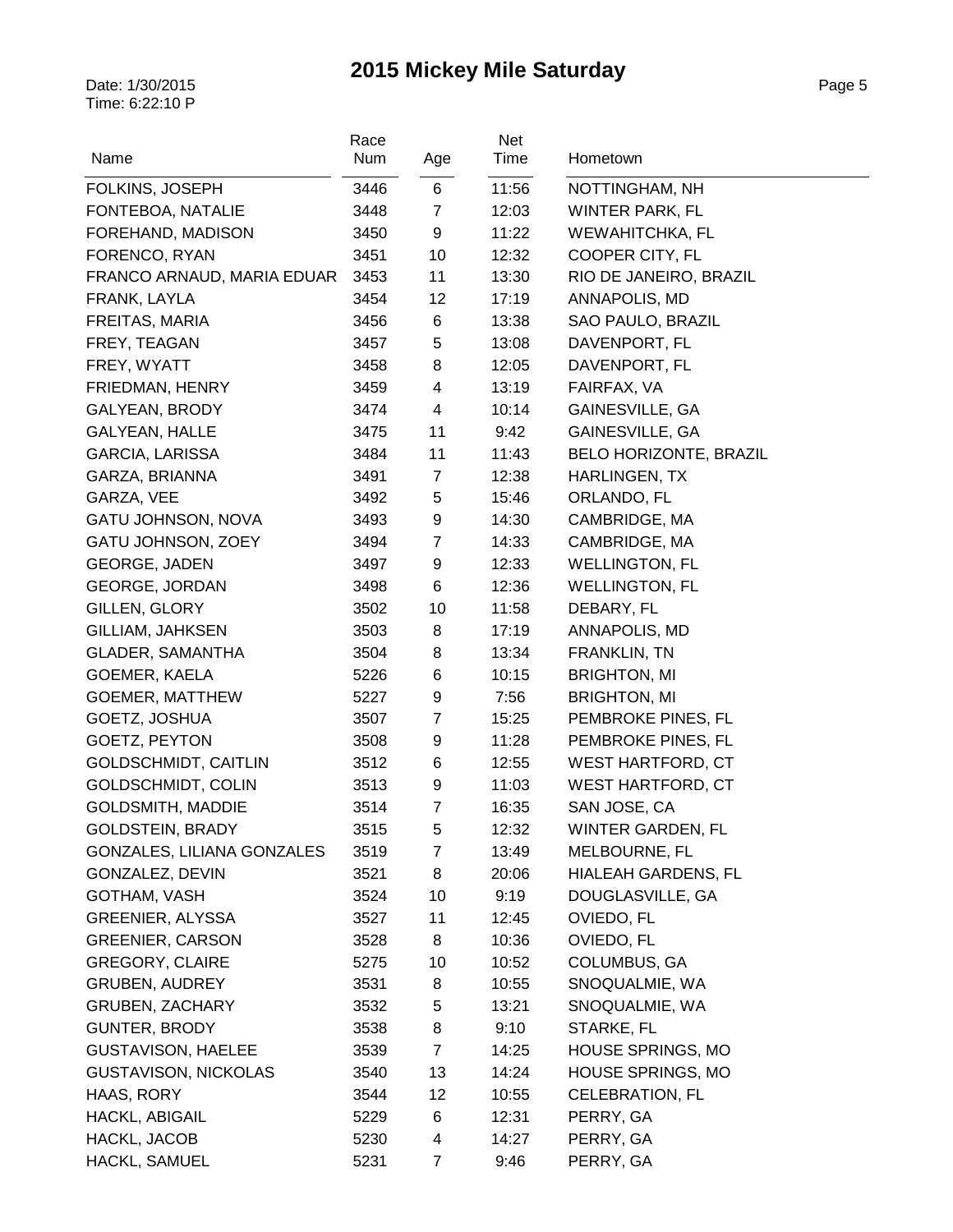| Name                        | Race<br>Num  | Age                 | Net<br>Time | Hometown                   |
|-----------------------------|--------------|---------------------|-------------|----------------------------|
| HAKME, BERNARDO             | 3545         | 10                  | 7:47        | RIO DE JANEIRO, BRAZIL     |
| HAKME, MIGUEL               | 3547         | 6                   | 8:52        | RIO DE JANEIRO, BRAZIL     |
| HALL, CHLOE                 | 3549         | 6                   | 11:39       | ATLANTA, GA                |
| HAMBERG, ALEX               | 3550         | 10                  | 9:26        | WINDERMERE, FL             |
| HARRIS, CHLOE               | 3559         | 10                  | 16:20       | COCOA, FL                  |
| <b>HARRIS, TANNER</b>       | 3563         | 12                  | 9:34        | COCOA, FL                  |
| HARRISON, ALEX              | 3564         | 10                  | 10:10       | SALINE, MI                 |
| <b>HARRISON, JULIETTE</b>   | 3566         | 11                  | 12:16       | SALINE, MI                 |
| HARVILL, AIDAN              | 3568         | 10                  | 13:04       | NOVI, MI                   |
| HARVILL, ALANA              | 3569         | 8                   | 13:07       | NOVI, MI                   |
| HAYLEE, HAYLEE              | 3579         | $\overline{7}$      | 12:02       | OAK HARBOR, FL             |
| <b>HECHT, KEIRSTIN</b>      | 3580         | 9                   | 13:30       | PARRISH, FL                |
| <b>HECHT, KENDALL</b>       | 3581         | 9                   | 12:48       | PARRISH, FL                |
| HEGER, AARON                | 3583         | 13                  | 7:21        | <b>BEMIDJI, MN</b>         |
| HERRERA, CARLOS             | 3589         | 11                  | 9:59        | MEXICO, MEXICO             |
| <b>HERRERA, ISABEL</b>      | 3590         | 9                   | 9:22        | MEXICO, MEXICO             |
| HERRERA, VICTORIA           | 3591         | 8                   | 10:12       | MEXICO, MEXICO             |
| <b>HICKS, LANDON</b>        | 5233         | $\overline{7}$      | 14:35       | JACKSONVILLE, FL           |
| HILL, PEYTON                | 3592         | 3                   | 20:07       | OVIEDO, FL                 |
| HIME, EMILY                 | 3593         | 12                  | 9:29        | <b>ISANTI, MN</b>          |
| <b>HIROSATO, DAISUKE</b>    | 3594         | 10                  | 9:44        | SANFORD, FL                |
| HIROSATO, MIHO              | 3595         | 8                   | 17:02       | SANFORD, FL                |
| HIROSATO, SHIHO             | 3596         | 12                  | 9:14        | SANFORD, FL                |
| HOLDER, ANDRE               | 3603         | 11                  | 7:22        | WHITBY, CANADA             |
| <b>HOLDER, MARCUS</b>       | 3604         | 13                  | 8:28        | WHITBY, CANADA             |
| <b>HOLLEN, HAYDEN</b>       | 3605         | $\overline{7}$      | 10:13       | CENTERVILLE, OH            |
| HOLLER, OWEN                | 3606         | 6                   | 10:57       | EDMOND, OK                 |
| HOLLER, SAVANNAH            | 3607         | 8                   | 10:53       | EDMOND, OK                 |
| HOLLIS, COOPER              | 3609         | $\overline{7}$      | 9:58        | LUTZ, FL                   |
| HOLLIS, PEYTON              | 3610         |                     | 12:02       | TEMPLE TERRACE, FL         |
| HOLMES, HAZEL               | 3613         | 9<br>$\overline{2}$ | 20:49       | FORT RUCKER, AL            |
| HOOKS, JADA                 |              | 4                   |             |                            |
|                             | 3616<br>3617 |                     | 13:09       | DELTONA, FL                |
| HOPPER, GABERILLA           |              | 8<br>8              | 12:02       | LORTON, VA                 |
| HOWE, LEWIS<br>HOWE, SOPHIE | 3624         |                     | 10:58       | HARTLEPOOL, UNITED KINGDOM |
|                             | 3625         | 11                  | 10:59       | HARTLEPOOL, UNITED KINGDOM |
| HUBER, CARLIE               | 3626         | 8                   | 14:43       | LAKEWOOD RANCH, FL         |
| HUBER, GRACE                | 3627         | 11                  | 11:34       | LAKEWOOD RANCH, FL         |
| HUBER, HAILEY               | 3628         | 12                  | 14:46       | LAKEWOOD RANCH, FL         |
| HUDSON, HANNAH              | 3629         | 9                   | 10:12       | ORLANDO, FL                |
| HUND, MADISON               | 3636         | 10                  | 18:28       | <b>JUPITER, FL</b>         |
| HUND, MATTHEW               | 3637         | $\overline{7}$      | 17:48       | <b>JUPITER, FL</b>         |
| HUND, SAMANTHA              | 3638         | 11                  | 14:49       | <b>JUPITER, FL</b>         |
| HUSSEY, EMILIA              | 3640         | 6                   | 16:49       | NORTH PORT, FL             |
| HUSSEY, NICHOLAS            | 3641         | 8                   | 8:48        | NORTH PORT, FL             |
| HUTSON, TYLER               | 5234         | 11                  | 9:08        | LAKESIDE PARK, KY          |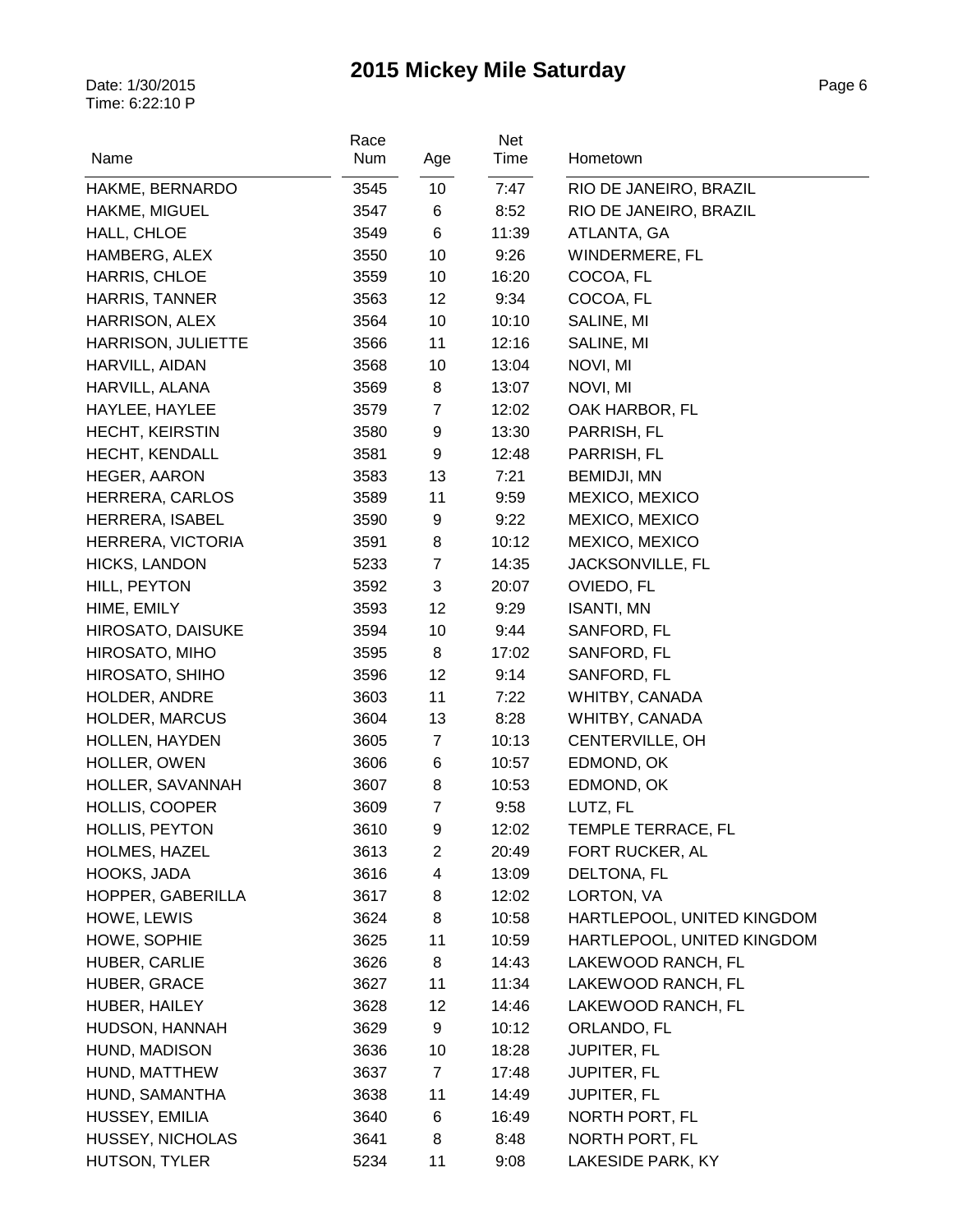| Name                    | Race<br>Num | Age              | Net<br>Time | Hometown             |
|-------------------------|-------------|------------------|-------------|----------------------|
| <b>HYERS, DANIEL</b>    | 5235        | 9                | 11:59       | COCOA, FL            |
| <b>IMBURGIA, ASHTON</b> | 3648        | 5                | 12:52       | COCHRANVILLE, PA     |
| <b>INFANTE, CAITLIN</b> | 3649        | 11               | 9:18        | CHULUOTA, FL         |
| <b>IPPERSIEL, RINOA</b> | 3651        | $\,6$            | 13:06       | KITCHENER, CANADA    |
| IZAGUIRRE, CYNTHIA      | 3654        | 12               | 11:37       | MEXICO, MEXICO       |
| IZAGUIRRE, PAULA        | 3655        | 13               | 11:20       | MEXICO, MEXICO       |
| <b>JACKSON, ABIGAIL</b> | 3656        | 10               | 13:22       | SHREVEPORT, LA       |
| <b>JACKSON, KATHRYN</b> | 3657        | 6                | 13:24       | SHREVEPORT, LA       |
| JAMES, HANA             | 5276        | $\overline{7}$   | 13:09       | HEADINGLEY, CANADA   |
| JAMES, JAEL             | 3660        | 6                | 13:02       | ELKHART, IN          |
| JAYAPREGASHAM, SESHAN   | 3662        | 13               | 8:08        | OVIEDO, FL           |
| JEFFERYS, CARTER        | 5181        | 8                | 9:19        | ORLANDO, FL          |
| JOHNS, IAN              | 3669        | $\overline{7}$   | 9:19        | RIVERVIEW, FL        |
| <b>JOHNSON, HALLE</b>   | 3670        | $\overline{7}$   | 11:39       | LAKELAND, FL         |
| JOHNSON, MEGAN          | 3672        | 9                | 10:34       | SARASOTA, FL         |
| JOHNSON, TRACE          | 3673        | $\overline{7}$   | 10:28       | MELROSE, FL          |
| <b>JOHNSON, TRINITY</b> | 3674        | 9                | 14:17       | MELROSE, FL          |
| JOLLY, JACKSON          | 3678        | 3                | 19:29       | AUBURN, WA           |
| <b>JOLLY, SUSANNA</b>   | 3679        | $\overline{2}$   | 19:08       | AUBURN, WA           |
| JONES, CAROLINE         | 3681        | 5                | 14:59       | FORT MILL, SC        |
| JONES, JACKSON          | 3685        | 9                | 9:01        | <b>INVERNESS, FL</b> |
| JONES, JESSICA          | 3686        | 11               | 9:36        | <b>INVERNESS, FL</b> |
| JONES, JULIA            | 3687        | 6                | 11:04       | <b>INVERNESS, FL</b> |
| JONES, TANNER           | 3688        | 6                | 10:13       | FRANKLIN, NC         |
| JORDAN, AIDAN           | 3689        | 5                | 12:54       | HOUSTON, TX          |
| JORDAN, JAYDEN          | 3690        | $\boldsymbol{9}$ | 12:54       | ORLANDO, FL          |
| JORDAN, SARAH           | 3691        | 8                | 12:27       | HOUSTON, TX          |
| JOSEPH, GIAVANNA        | 5192        | 10               | 12:44       | MANTUA, NJ           |
| JOSEPH, J.              | 5236        | 10               | 10:41       | DAVIE, FL            |
| <b>JULIANO, SOPHIA</b>  | 3694        | 9                | 13:31       | PARRISH, FL          |
| KANE, MICHAEL           | 3701        | $\overline{7}$   | 16:39       | CHANTILLY, VA        |
| KANE, THOMAS            | 3702        | 9                | 13:39       | CHANTILLY, VA        |
| KANEKO, MEI             | 3703        | 5                | 14:37       | SUGAR LAND, TX       |
| KANEKO, MINA            | 3704        | 5                | 15:36       | SUGAR LAND, TX       |
| KASPER, SASHA           | 3708        | 4                | 16:23       | RIVERVIEW, FL        |
| <b>KEEHN, ELLIE</b>     | 3710        | 6                | 12:26       | EDMOND, OK           |
| KELLEY, ETHAN           | 3712        | 9                | 12:04       | ORLANDO, FL          |
| KELLEY, OLIVIA          | 3713        | 4                | 16:15       | MOBILE, AL           |
| KELLEY, RICKY           | 3714        | 8                | 9:51        | ORLANDO, FL          |
| KELLEY, ZACHARY         | 3715        | 13               | 10:27       | ORLANDO, FL          |
| <b>KESL, AURORA</b>     | 3717        | 4                | 15:47       | SPOKANE, WA          |
| KIEFT, ISABELLE         | 3721        | 8                | 14:27       | LAKE WALES, FL       |
| KING, KAITLYN           | 3726        | 6                | 13:28       | LARGO, FL            |
| KIRKHAM, JACK           | 5237        | $\overline{c}$   | 31:09       | PORT WENTWORTH, GA   |
| KITTA, TANNER           | 3727        | 13               | 7:35        | CLERMONT, FL         |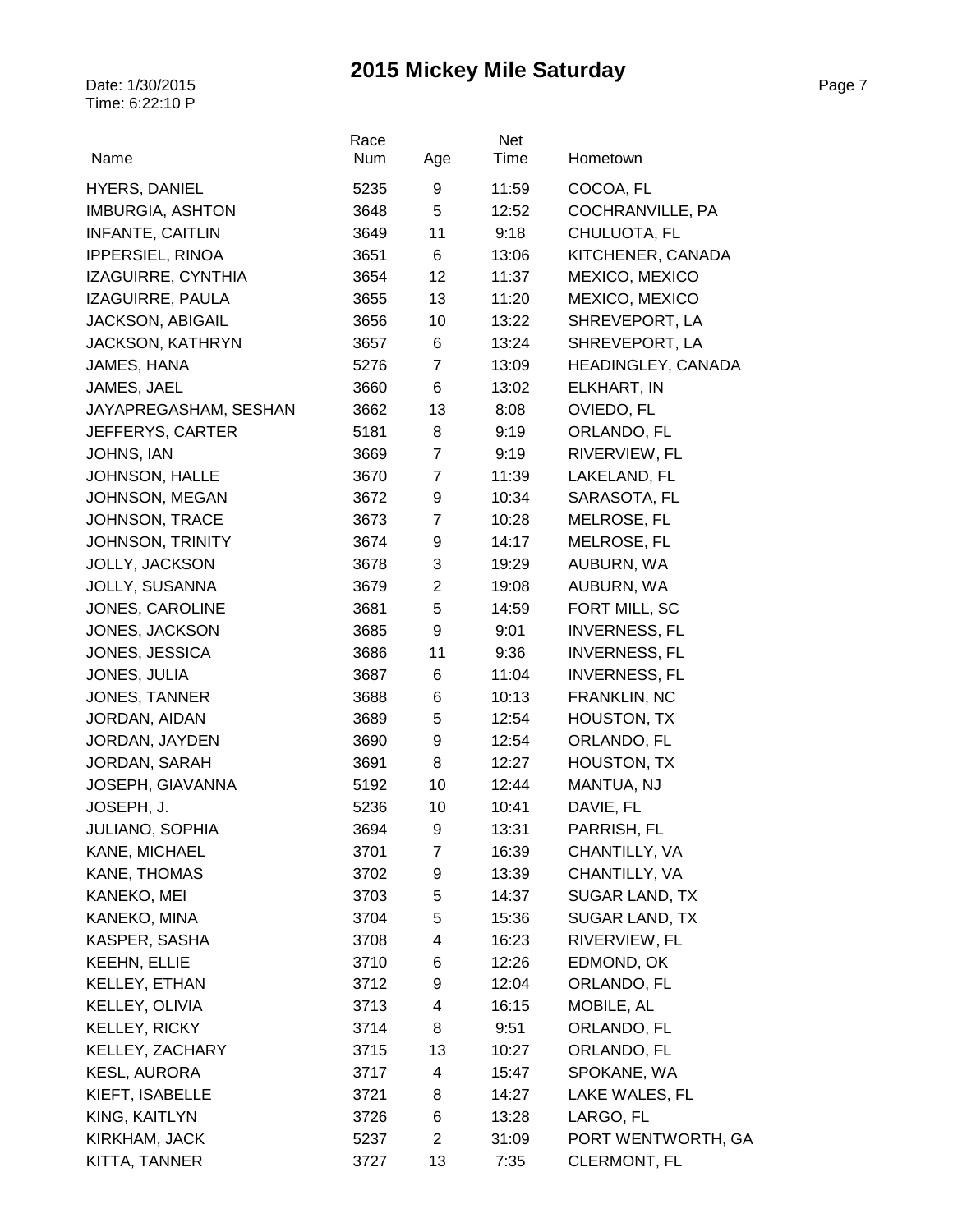| Name                  | Race<br>Num | Age                     | Net<br>Time | Hometown                     |
|-----------------------|-------------|-------------------------|-------------|------------------------------|
| KITTAKA, CARSON       | 3728        | 9                       | 9:59        | PIKETON, OH                  |
| KLOTZMAN, LAUREN      | 3732        | 11                      | 10:53       | LEWISVILLE, TX               |
| KOONTS, JACOB         | 3737        | $\overline{7}$          | 11:06       | ORLANDO, FL                  |
| KOONTS, MOLLY         | 3738        | $\boldsymbol{7}$        | 9:54        | ORLANDO, FL                  |
| KULP, GARRETT         | 3747        | 9                       | 13:46       | VERO BEACH, FL               |
| KURZATKOWSKI, TYLER   | 3748        | $\overline{\mathbf{4}}$ | 13:58       | FAIRFIELD, CT                |
| LAI, BERKELEY         | 3752        | 9                       | 13:42       | EL CAJON, CA                 |
| LAI, JACKSON          | 3753        | 11                      | 11:46       | EL CAJON, CA                 |
| LAI, NOLAN            | 3754        | 12                      | 11:44       | EL CAJON, CA                 |
| LAUREANO, PAOLA       | 3763        | $\overline{7}$          | 13:50       | SUNNY ISLES BEACH, FL        |
| LAURO, BRADY          | 3764        | 8                       | 10:06       | HUNTERSVILLE, NC             |
| LAWHORNE, COURTNEY    | 3765        | $\overline{\mathbf{4}}$ | 11:55       | PERRY, MI                    |
| LEE, CARTER           | 3774        | 11                      | 10:14       | <b>OCEAN SPRINGS, MS</b>     |
| LEE, GREYSON          | 3775        | $\overline{7}$          | 11:37       | EDMONTON, CANADA             |
| LEIJA, JULIA FERNANDA | 3777        | 9                       | 11:16       | TAMPICO, MEXICO              |
| LEON, DANTE           | 3781        | 13                      | 7:35        | TURNERSVILLE, NJ             |
| LEON, MARCO           | 3782        | 12                      | 10:01       | TURNERSVILLE, NJ             |
| LEVESH, ALEXANDRA     | 3790        | 6                       | 11:33       | ENUMCLAW, WA                 |
| LEVINE, LOGAN         | 3791        | $\overline{7}$          | 11:14       | ORLANDO, FL                  |
| LEWIS, IRENE          | 3792        | $\overline{7}$          | 10:20       | LONGWOOD, FL                 |
| LEWIS, RILEY          | 5238        | 5                       | 11:56       | BRYANT, AR                   |
| LEYTE-VIDAL, ABIGAIL  | 3793        | $\overline{7}$          | 12:36       | <b>EAGLE LAKE, FL</b>        |
| LINKEL, LORELEI       | 3795        | 10                      | 10:17       | <b>KANNAPOLIS, NC</b>        |
| LINKEL, LUKE          | 3796        | 12                      | 8:35        | KANNAPOLIS, NC               |
| LONG, HANNAH          | 3805        | 10                      | 13:30       | VERO BEACH, FL               |
| LONG, ZACHARY         | 3806        | 8                       | 13:47       | VERO BEACH, FL               |
| LONNEN, MARJORIE      | 3807        | 13                      | 12:14       | OCALA, FL                    |
| LOOMIS, JESSICA       | 3808        | 12                      | 16:37       | WINTER SPRINGS, FL           |
| LOOMIS, JOSHUA        | 3809        | 6                       | 11:12       | <b>WINTER SPRINGS, FL</b>    |
| LOUCAO, SOFIA         | 3814        | 9                       | 16:05       | ORLANDO, FL                  |
| LOWE, PRESLEY         | 3816        | 7                       | 10:17       | ORLANDO, FL                  |
| LUEBE, LOGAN          | 3818        | $\overline{7}$          | 12:46       | BAYTOWN, TX                  |
| LUNA, BRIAN           | 3819        | 10                      | 14:23       | ORLANDO, FL                  |
| LYNCH, ABIGAIL        | 3821        | 6                       | 12:18       | OCALA, FL                    |
| MACKEY, ADRIAN        | 3827        | 7                       | 8:04        | ATLANTA, GA                  |
| <b>MACKLES, IAN</b>   | 3828        | 6                       | 9:42        | WINTER PARK, FL              |
| MACLELLAN, CHARLEY    | 5191        | 10                      | 18:55       | TRURO HEIGHTS, CANADA        |
| MAGANA, ELIZA         | 3834        | 10                      | 10:21       | RALEIGH, NC                  |
| MAGEE, BRYANNA        | 3835        | 10                      | 11:25       | BELLINGHAM, MA               |
| MAHARAJ, DEVEN        | 3836        | 6                       | 11:44       | PALM BEACH GARDENS, FL       |
| MARKUS, DANIELLA      | 3840        | 6                       | 14:03       | <b>BROOKLINE, MA</b>         |
| MARKUS, TAMARA        | 3841        | 9                       | 12:38       | <b>BROOKLINE, MA</b>         |
| MARSHALL, ETTY        | 3844        | 3                       | 21:11       | PETERBOROUGH, UNITED KINGDOM |
| <b>MARTIN, CADEN</b>  | 3849        | 11                      | 10:10       | SATELLITE BEACH, FL          |
| MARTIN, ZOE           | 3851        | 13                      | 15:41       | CLEARWATER, FL               |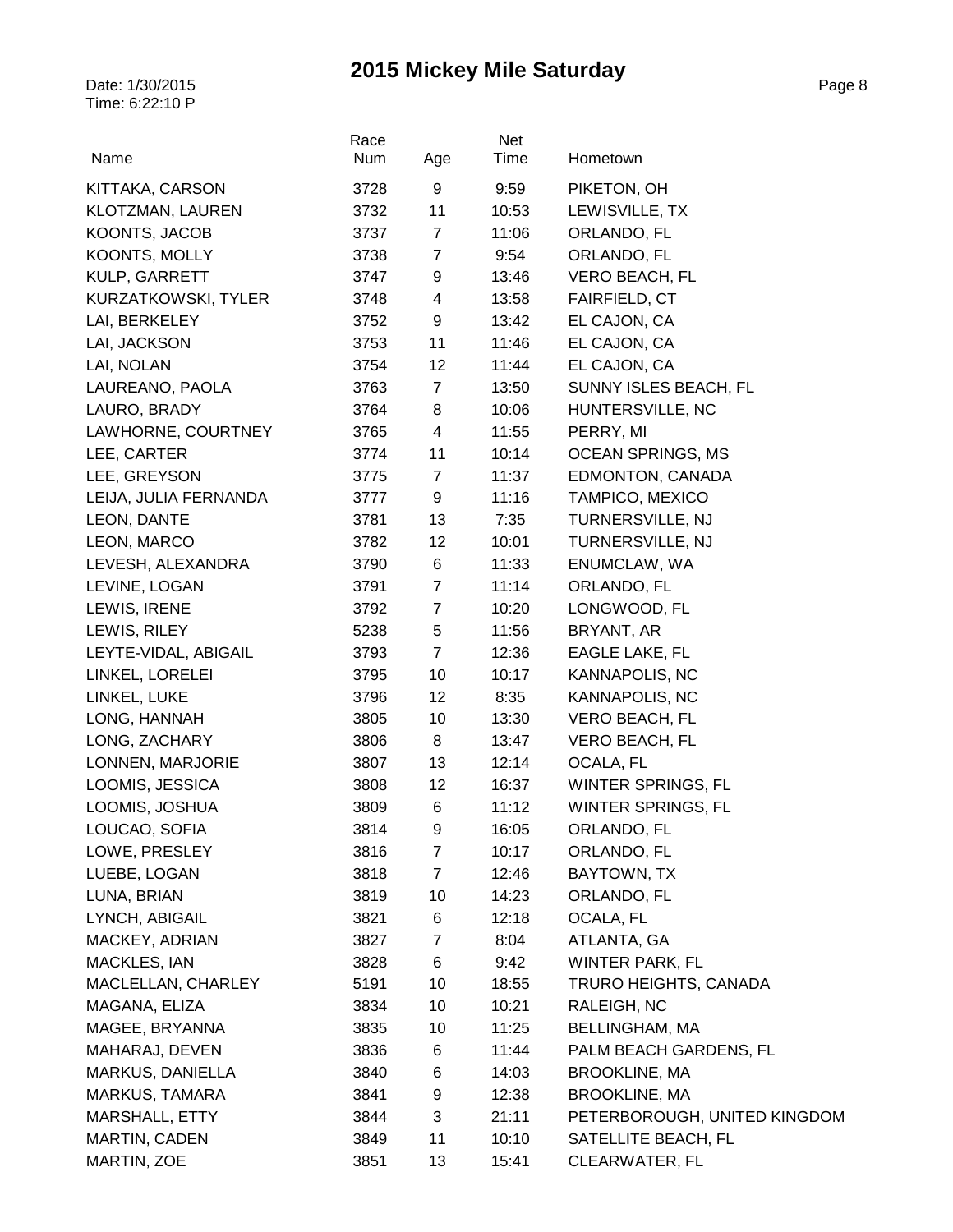| Name                  | Race<br>Num | Age             | Net<br>Time | Hometown                 |
|-----------------------|-------------|-----------------|-------------|--------------------------|
| MASON, EVAN           | 3858        | 12 <sub>2</sub> | 17:44       | ROGERSVILLE, AL          |
| MAST, SPENCER         | 3860        | 6               | 9:33        | ATLANTA, GA              |
| MATZNER, BLAKE        | 3863        | 8               | 10:44       | LUBBOCK, TX              |
| MATZNER, COLBY        | 3864        | 10              | 14:23       | LUBBOCK, TX              |
| MCARTHUR, MACKENZIE   | 3866        | 8               | 11:36       | JACKSONVILLE, FL         |
| MCDONOUGH, MEGAN      | 3872        | 10              | 12:10       | ST PETERSBURG, FL        |
| MCILROY, ALEX         | 3877        | 10              | 10:27       | TAMPA, FM                |
| MEDINA, JACQULYN      | 5239        | 10              | 10:59       | NEW SMYRNA BEACH, FL     |
| MEEHL, EMMA           | 5240        | 8               | 18:57       | MELBOURNE, FL            |
| MEEHL, GRADY          | 5241        | 6               | 13:30       | NORTHBOROUGH, MA         |
| MEEHL, NICOLE         | 5242        | $\overline{7}$  | 13:30       | MELBOURNE, FL            |
| MENDES, ALEXANDRE     | 3889        | 10              | 11:19       | KISSIMMEE, FL            |
| MENDEZ, MAURICIO      | 3890        | 11              | 12:47       | MEXICO CITY, MEXICO      |
| MEREDITH, AVERY       | 3894        | 8               | 12:11       | WINCHESTER, VA           |
| MEREDITH, MILEY       | 3895        | 6               | 12:11       | WINCHESTER, VA           |
| MEYER, CHARLOTTE      | 3898        | 6               | 12:08       | WILLIAMS BAY, WI         |
| MILLER, BRENNA        | 3909        | 9               | 16:10       | <b>CLEARWATER, FL</b>    |
| MILLER, JAMES         | 3911        | 12              | 8:44        | LAKELAND, FL             |
| MILLER, NATE          | 3913        | $\overline{7}$  | 10:29       | KISSIMMEE, FL            |
| MILLER, TYLER         | 3914        | 10              | 9:11        | OVIEDO, FL               |
| MITCHELL, HAILEE      | 3918        | 10              | 10:48       | STATESVILLE, NC          |
| MOLYNEUX, AUDREY      | 3924        | 8               | 10:45       | LANOKA HARBOR, NJ        |
| MONAHAN, T.J.         | 3925        | 9               | 8:20        | MIDDLE ISLAND, NY        |
| MONASTERIO, JORGE     | 3926        | 9               | 16:20       | FORT MEADE, FL           |
| MOORE, ALINA          | 3929        | 11              | 10:56       | FRANKLIN, TN             |
| MOORE, ANDREW         | 3930        | 9               | 9:46        | SCARBOROUGH, ME          |
| MOORE, JACK           | 3933        | 6               | 11:04       | FRANKLIN, TN             |
| MORGAN, JAVON         | 3937        | 6               | 21:56       | <b>WESLEY CHAPEL, FL</b> |
| <b>MORRIS, DECLAN</b> | 3938        | 6               | 9:49        | <b>GAINESVILLE, FL</b>   |
| MORRIS, LOGAN         | 3940        | 9               | 9:15        | GAINESVILLE, FL          |
| MORRISON-SCOTT, BLAIR | 5243        | 7               | 14:13       | MIAMI, FL                |
| MUJUMDAR, ARNAV       | 3948        | $\overline{7}$  | 12:16       | WINDERMERE, FL           |
| MUNILALL, JOSHUA      | 3953        | 8               | 11:18       | SEFFNER, FL              |
| MURPHY, ETHAN         | 3956        | 7               | 12:01       | LUTZ, FL                 |
| NAJERA, MARC ANTHONY  | 3962        | 9               | 11:01       | PALM HARBOR, FL          |
| NAUGHER, SAYER        | 3965        | $\overline{7}$  | 11:46       | HOLLISTER, MO            |
| NAUGHER, SUTTON       | 3966        | 5               | 13:04       | HOLLISTER, MO            |
| NEVES, LUCIA          | 3969        | 4               | 14:51       | ADVANCE, NC              |
| NGANDO, JILLIAN       | 3970        | 9               | 11:44       | DAPHNE, AL               |
| NGANDO, MALONE        | 3971        | $\overline{7}$  | 9:29        | DAPHNE, AL               |
| NICHOLS, ROWLAND      | 3973        | 5               | 11:23       | TRUSSVILLE, AL           |
| NICHOLS, VIRGINIA     | 3974        | 9               | 12:51       | TRUSSVILLE, AL           |
| NICOLETTO, XAVIER     | 3976        | 9               | 11:23       | BEDFORD, AUSTRALIA       |
| NIELSEN, BLAKE        | 3977        | 6               | 9:44        | TAMPA, FL                |
| NONAKA BAYER, CHARLIE | 5198        | 8               | 11:58       | DAVENPORT, FL            |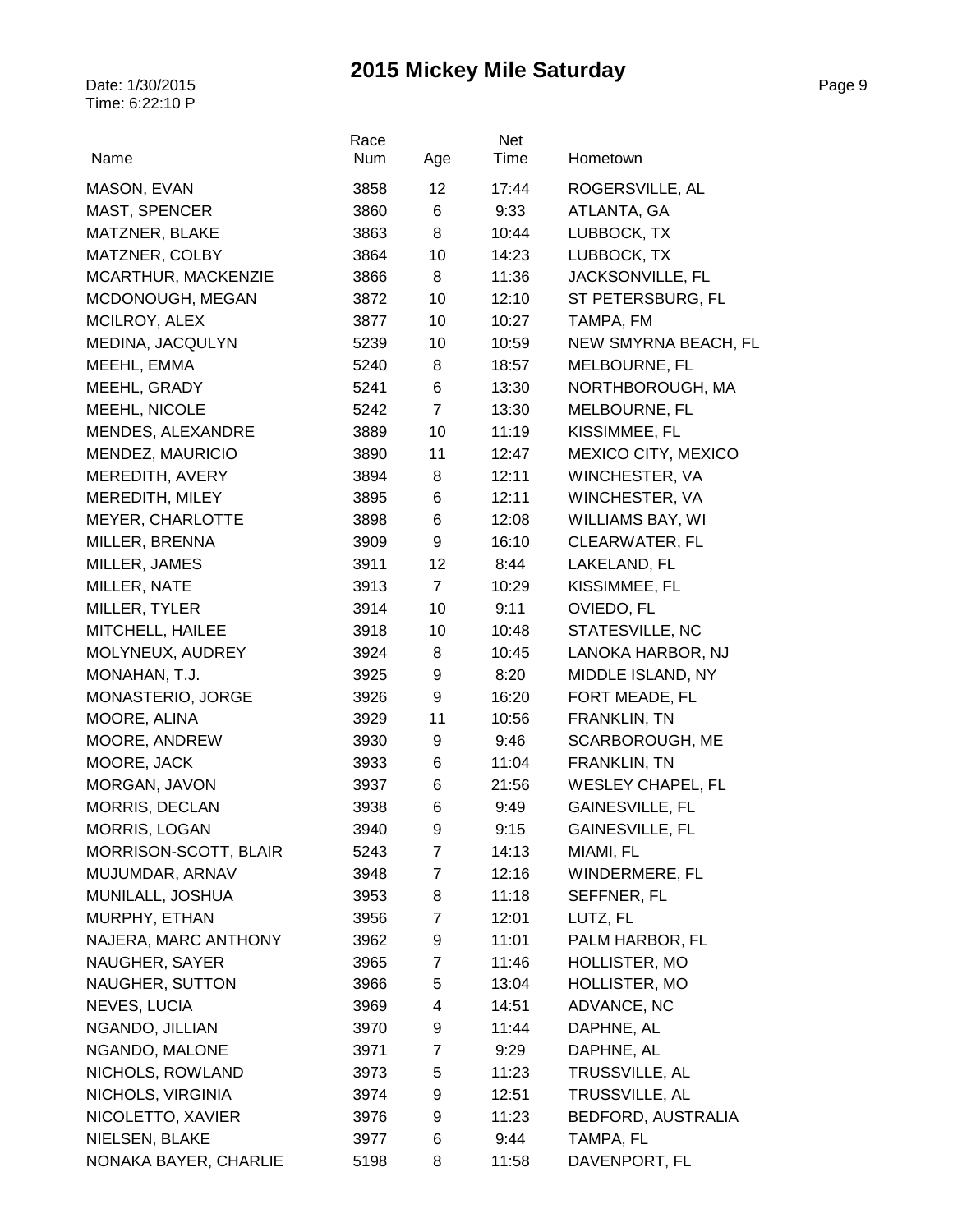| Name                    | Race<br>Num | Age            | Net<br>Time | Hometown                    |
|-------------------------|-------------|----------------|-------------|-----------------------------|
| NOZAWA, ELI             | 3982        | 6              | 12:34       | WILDOMAR, CA                |
| NOZAWA, EMMA            | 3983        | 9              | 13:07       | WILDOMAR, CA                |
| NUNES, SOPHIA           | 3984        | 10             | 11:46       | MANHUACU, BRAZIL            |
| O'CONNOR, CAELYN        | 3987        | 9              | 11:30       | JENSEN BEACH, FL            |
| OESTREICH, HANNAH       | 3988        | 11             | 10:26       | WINDERMERE, FL              |
| OESTREICH, TAYLOR       | 3989        | 11             | 10:29       | WINDERMERE, FL              |
| OLIVEIRA, SABRINA       | 3992        | 12             | 10:53       | VENICE, FL                  |
| OLTYAN, JAMEY           | 3995        | 6              | 12:46       | LAKEWOOD, CO                |
| OLTYAN, TARYN           | 3996        | 8              | 13:06       | LAKEWOOD, CO                |
| OOSTMAN, KYLA           | 3999        | 6              | 9:44        | NORTH READING, MA           |
| OOSTMAN, ROWAN          | 4000        | 8              | 8:02        | NORTH READING, MA           |
| ORTIZ-CORREA, KHRISTIAN | 4001        | 12             | 12:09       | OCALA, FL                   |
| OSBORN, ADAM            | 4003        | 11             | 8:27        | FRANKLIN, OH                |
| <b>OUTLER, VICTORIA</b> | 4004        | $\overline{7}$ | 15:03       | EUSTIS, FL                  |
| OVERMYER, ALAN          | 4005        | $\overline{7}$ | 11:19       | <b>BONITA SPRINGS, FL</b>   |
| PATULAK, ADELAIDE       | 4014        | $\overline{7}$ | 11:48       | ORLANDO, FL                 |
| PATULAK, JAMES          | 4015        | 9              | 9:31        | ORLANDO, FL                 |
| PERALTA, EMILY          | 4022        | 9              | 9:47        | <b>VENICE, FL</b>           |
| PEREIRA, ALANICIA       | 4023        | 9              | 11:41       | ORLANDO, FL                 |
| PEREZ, ELENA            | 4026        | 13             | 8:46        | SAN JOSE, COSTA RICA        |
| PERRECONE, MATTHEW      | 4027        | 10             | 8:13        | SUMMERVILLE, SC             |
| PERRECONE, ROBERT       | 4028        | 12             | 8:15        | SUMMERVILLE, SC             |
| PETRILL, ZANDER         | 4031        | $\overline{7}$ | 11:58       | NORTH MYRTLE BEACH, SC      |
| PHILLIPS, BENJAMIN      | 4034        | 4              | 12:24       | ORION TOWNSHIP, MI          |
| PHILLIPS, SARAH         | 4035        | $\overline{7}$ | 13:29       | ORION TOWNSHIP, MI          |
| PHUNG, GUNNAR           | 4036        | 6              | 13:44       | METAIRIE, LA                |
| PIAZZI, GIULIA          | 4037        | 11             | 12:57       | <b>BRASILIA, BRAZIL</b>     |
| PIERRI, MATHEUS         | 4041        | 9              | 13:39       | SANTANA DE PARNAIBA, BRAZIL |
| PINATE, MATIAS          | 4043        | 5              | 8:44        | <b>BOCA RATON, FL</b>       |
| POLLACK, SANDRA         | 5244        | 9              | 10:01       | OCEANSIDE, CA               |
| POMARES, MINA           | 4051        | 10             | 9:41        | MIAMI, FL                   |
| POWERS, BRITTANY        | 4056        | 11             | 12:11       | SAINT PETERSBURG, FL        |
| PRADO, ISABELLE         | 5245        | $\mathbf{7}$   | 13:09       | <b>WELLINGTON, FL</b>       |
| PREINER, LYDIA          | 4059        | 6              | 15:39       | LAKELAND, FL                |
| PRITCHYK, NADYA         | 4062        | 11             | 13:55       | BEVERLY HILLS, FL           |
| PUMAREJO, JULIA         | 4063        | 10             | 14:03       | ATLANTA, GA                 |
| PYTEL, ELENA            | 4067        | $\overline{2}$ | 20:38       | DENVER, CO                  |
| PYTEL, SOFIA            | 4068        | 6              | 11:17       | DENVER, CO                  |
| QUINLAN, ANNALEIGH      | 4071        | 5              | 14:11       | LAND O LAKES, FL            |
| RAFFIN, ANTHONY         | 4072        | $\mathbf{7}$   | 12:07       | ROCHESTER HILLS, MI         |
| RAFFIN, JAMES           | 4073        | 7              | 11:45       | ROCHESTER HILLS, MI         |
| RAHLMANN, MALLORY       | 4074        | $\overline{7}$ | 13:09       | FLORISSANT, MO              |
| RAMER, HALEI            | 4077        | 10             | 22:40       | APOPKA, FL                  |
| RAY, EMMA               | 5246        | 10             | 13:04       | DEBARY, FL                  |
| RAY, MADELYN            | 5247        | 6              | 11:42       | DEBARY, FL                  |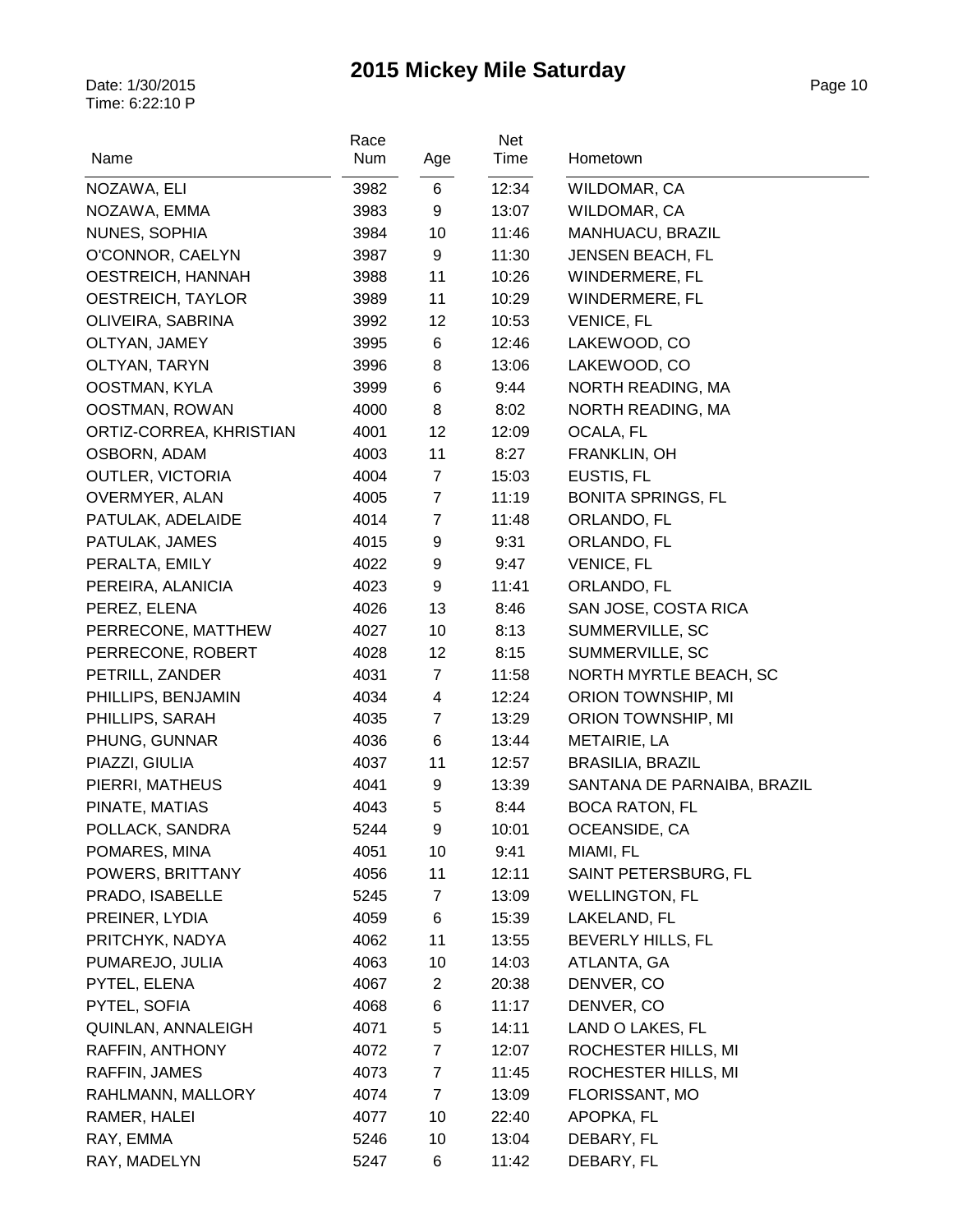| Name                       | Race<br>Num | Age            | Net<br>Time | Hometown                 |
|----------------------------|-------------|----------------|-------------|--------------------------|
| REAL, ANUAR                | 4082        | $\overline{7}$ | 9:56        | MEXICO, MEXICO           |
| REHER, DYLAN               | 4085        | 10             | 7:26        | NAPERVILLE, IL           |
| REIFSNYDER, KAL            | 4090        | 11             | 11:22       | LAKE PLACID, FL          |
| REILLY, LIAM               | 4091        | 9              | 13:13       | DELTONA, FL              |
| REVELL, CAMDYN             | 4096        | 6              | 10:45       | EUDORA, KS               |
| REVELL, MADILYN            | 4097        | 3              | 14:03       | EUDORA, KS               |
| RHODES, LOLA               | 4099        | 6              | 14:33       | GOSPORT, UNITED KINGDOM  |
| RIANO, ALEXANDRA           | 4100        | $\overline{7}$ | 12:07       | MIAMI, FL                |
| RINGHISEN, PATRICK         | 4109        | 12             | 9:53        | FORT DRUM, NY            |
| RINGHISEN, TREVOR          | 4110        | $\overline{7}$ | 10:43       | FORT DRUM, NY            |
| RIVERA, JULIAN             | 4114        | 5              | 12:12       | CAGUAS, PR               |
| RIVERA, SARA               | 4115        | 9              | 21:13       | KISSIMMEE, FL            |
| ROBERSON, ALEXANDRA        | 4120        | 5              | 15:53       | LAKELAND, FL             |
| ROBERSON, ANNA KATE        | 4121        | $\overline{7}$ | 13:13       | LAKELAND, FL             |
| RODRÃ-GUEZ ZULUAGA, ALFONS | 4126        | 11             | 9:32        | MEXICO CITY, MEXICO      |
| RODRIGUEZ, DANIEL          | 4127        | 8              | 8:51        | <b>WESLEY CHAPEL, FL</b> |
| RODRIGUEZ, DAVIAN          | 4128        | 6              | 15:08       | ORLANDO, FL              |
| RODRIGUEZ, ZAYLISE         | 4130        | $\overline{2}$ | 25:06       | ORLANDO, FL              |
| ROGERS, ELI                | 4132        | 10             | 8:44        | HIGHLANDS RANCH, CO      |
| ROGERS, LYDIA              | 4133        | 3              | 17:33       | HIGHLANDS RANCH, CO      |
| ROGERS, VANN               | 4134        | 6              | 9:14        | HIGHLANDS RANCH, CO      |
| ROGERS, ZEA                | 4135        | 8              | 11:03       | HIGHLANDS RANCH, CO      |
| ROJAS, IVAN                | 4136        | 11             | 11:41       | TAMPA, FL                |
| ROSS, ALISON               | 4145        | 11             | 13:43       | YARDLEY, PA              |
| ROTONDO, ADRIEN            | 5251        | 7              | 11:08       | BADEN, PA                |
| RYAN, AIDEN                | 4149        | 3              | 18:23       | JACKSON, NJ              |
| RYAN, JD                   | 4150        | 6              | 12:37       | JACKSON, NJ              |
| RYAN, MADISON              | 4151        | 8              | 14:20       | <b>WELLINGTON, FL</b>    |
| RYAN, MATTHEW              | 4153        | 8              | 14:39       | <b>WELLINGTON, FL</b>    |
| SAEZ, ELIAS                | 4155        | 8              | 14:11       | HOLIDAY, FL              |
| SANKAR, TANISHKA           | 4161        | 5              | 13:18       | ORLANDO, FL              |
| SARTIN, ISABEL             | 4167        | 12             | 12:55       | <b>GREENWICH, NY</b>     |
| SATTLER, PATRA-CIA         | 5254        | 9              | 13:45       | RIO DE JANEIRO, BRAZIL   |
| SCHEER, ELIZABETH          | 4173        | 12             | 8:28        | SHELBY TWP, MI           |
| <b>SCHEER, LUKE</b>        | 4174        | 10             | 7:38        | SHELBY TWP, MI           |
| SCHISCHA, EVA              | 4177        | $\overline{7}$ | 10:49       | SCOTTSDALE, AZ           |
| <b>SCHISCHA, KATIE</b>     | 4178        | $\overline{7}$ | 10:49       | SCOTTSDALE, AZ           |
| SCHNEEBELI, ANNA           | 4179        | 10             | 12:43       | VITORIA, BRAZIL          |
| SCHRADE, KATERINA          | 4182        | 6              | 13:34       | SPRING HILL, FL          |
|                            |             |                |             |                          |
| <b>SCHUNKE, ETHAN</b>      | 4183        | 9<br>4         | 9:27        | VIERA, FL                |
| <b>SCOTT, HANNAH</b>       | 4185        |                | 14:04       | MIDDLEBURG, FL           |
| SCOTT, TOMMY               | 4187        | 9              | 11:59       | OAK PARK, IL             |
| SCOTT-SHELDON, EVA         | 5256        | 10             | 11:54       | WARWICK, RI              |
| SEAY, TAELAH               | 4189        | 5              | 12:22       | SUWANEE, GA              |
| SEAY, TEAGAN               | 4190        | 11             | 9:34        | SUWANEE, GA              |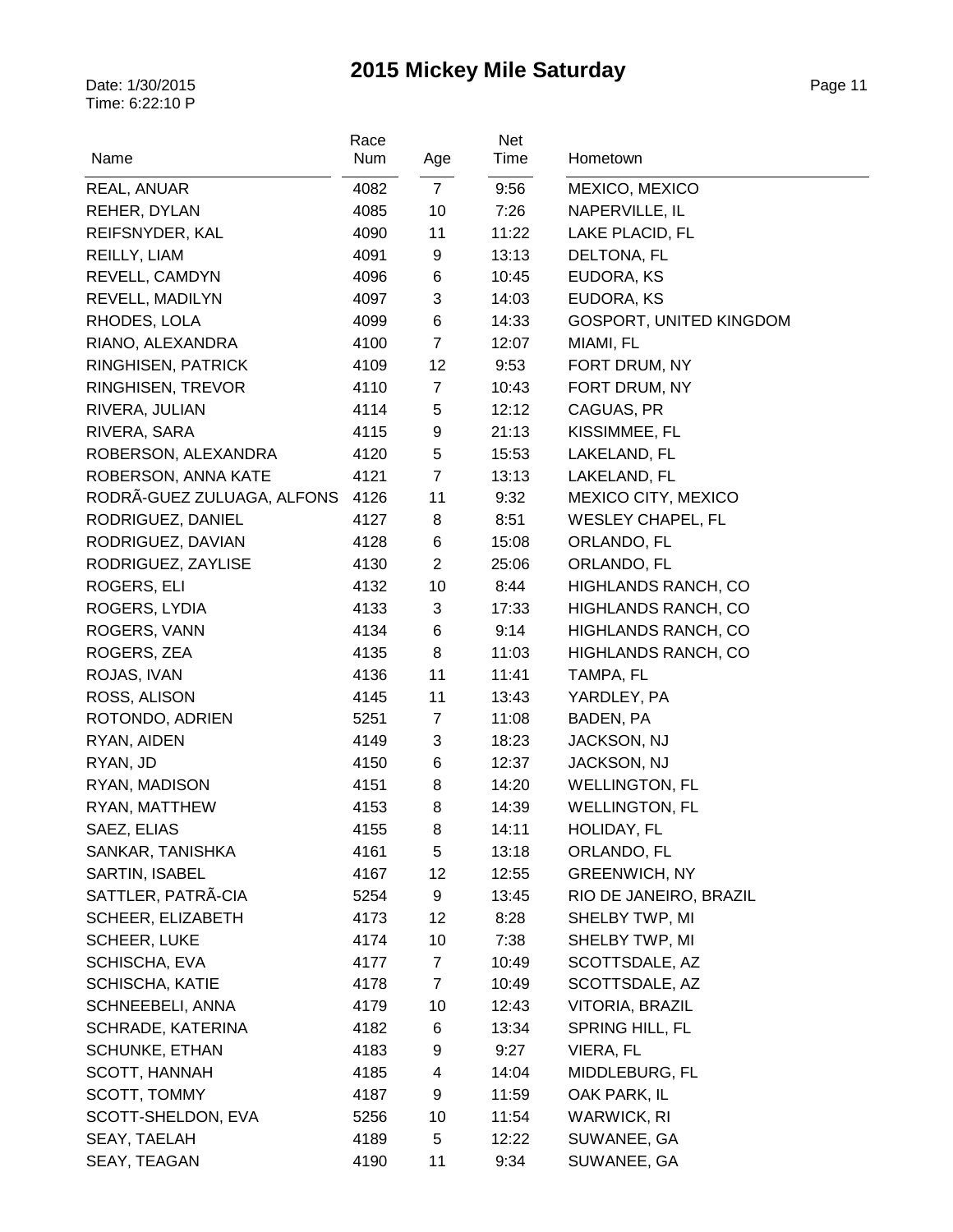| Name                  | Race<br>Num | Age            | Net<br>Time | Hometown                     |
|-----------------------|-------------|----------------|-------------|------------------------------|
| <b>SEAY, THOMAS</b>   | 4191        | 8              | 9:35        | SUWANEE, GA                  |
| SECCHES, ANA          | 5257        | 8              | 12:04       | SãO JOSE DOS CAMPOS, BRAZIL  |
| SECCHES, PEDRO        | 5258        | 8              | 11:37       | SãO JOSE DOS CAMPOS, BRAZIL  |
| SEIBEL, KAITLYN       | 4193        | $\overline{7}$ | 11:02       | PERRY HALL, MD               |
| SEIBEL, SOPHIE        | 4194        | 4              | 13:53       | PERRY HALL, MD               |
| SEPULVEDA, JON-POL    | 4195        | 10             | 14:39       | KISSIMMEE, FL                |
| SEPULVEDA, KAILYSSA   | 4196        | 8              | 11:11       | <b>JACKSONVILLE, FL</b>      |
| SHARP, ELAVIA         | 4203        | 11             | 9:52        | HALFWAY, MO                  |
| SHARP, JAKA           | 4204        | 9              | 10:58       | HALFWAY, MO                  |
| SHARPE, BRADY         | 4205        | $\overline{7}$ | 13:36       | ORLANDO, FL                  |
| SIERRA, ANGEL         | 4216        | 12             | 11:58       | NORTH BAY VILLAGE, FL        |
| SILVA, ANGELA         | 4220        | 8              | 12:21       | MELBOURNE, FL                |
| SILVEIRA, MARIA CLARA | 5259        | 11             | 10:54       | BELO HORIZONTE, MINA, BRAZIL |
| SIMON, LUCY           | 5193        | 10             | 11:24       | PRINCETON, NJ                |
| SISSON, NOAH          | 4229        | 10             | 9:15        | OVIEDO, FL                   |
| SLOSS, ISAAC          | 4231        | 6              | 13:34       | PALATINE, IL                 |
| SMITH, LOCKSTON       | 4237        | 5              | 17:10       | MURFREESBORO, TN             |
| SNYDER, CALEB         | 4241        | 3              | 18:58       | TRINITY, FL                  |
| SOCHA, ALEXANDER      | 4242        | 5              | 13:35       | EAST WINDSOR, NJ             |
| SOCHA, ELIZABETH      | 4243        | 8              | 17:58       | EAST WINDSOR, NJ             |
| SORKIN, MITCHELL      | 4245        | $\overline{7}$ | 15:42       | SEMINOLE, FL                 |
| SPARKMAN, BLAKE       | 4250        | 12             | 8:46        | TALLAHASSEE, FL              |
| SPARKMAN, LOGAN       | 4251        | 10             | 13:31       | TALLAHASSEE, FL              |
| SPENCER, DEVIN        | 4255        | 9              | 14:51       | WADING RIVER, NY             |
| SPIKES, MAKENNA       | 4257        | 10             | 17:01       | WINDERMERE, FL               |
| ST.JOHN, LENNOX       | 4259        | 3              | 17:37       | LEVIS, CANADA                |
| STADNYK, ANNA         | 4260        | $\overline{7}$ | 11:10       | ROANOKE, VA                  |
| STADNYK, THOMAS       | 4261        | $\overline{7}$ | 10:21       | ROANOKE, VA                  |
| STEESE, CHAD          | 4265        | 9              | 11:26       | APOPKA, FL                   |
| STEESE, OLIVIA        | 4266        | 5              | 15:32       | APOPKA, FL                   |
| STEVER, RILEY         | 5260        | 12             | 16:12       | OAKLAND PARK, FL             |
| <b>STOCK, MCKENNA</b> | 4268        | 10             | 12:13       | SPRINGFIELD, VA              |
| STOCKLIN, ANDREW      | 4269        | 12             | 8:12        | <b>VOORHEES, NJ</b>          |
| STOCKLIN, ROB         | 4270        | 10             | 9:03        | <b>VOORHEES, NJ</b>          |
| STOYTCHEV, KALINA     | 4272        | 12             | 9:23        | WINTER SPRINGS, FL           |
| STRADER, HALEY        | 4273        | 11             | 14:19       | STATESBORO, GA               |
| STRADER, KHLOE        | 4274        | 5              | 16:34       | STATESBORO, GA               |
| STRADER, ZEB          | 4275        | 10             | 11:39       | STATESBORO, GA               |
| STRICKLAND, JERRY     | 4276        | 10             | 9:51        | <b>GROVE HILL, AL</b>        |
| SUAREZ, GEISLYN       | 4281        | 12             | 10:26       | HOMESTEAD, FL                |
| SVENCER, ELLIETTE     | 4282        | 4              | 12:57       | SUFFOLK, VA                  |
| SWANSON, ANNABELLE    | 5277        | 4              | 17:52       | FORT MYERS, FL               |
| SWANSON, JOY          | 4283        | 11             | 11:04       | YPSILANTI, MI                |
| SWANSON, VERNIE       | 5197        | $\overline{c}$ | 24:49       | FORT MYERS, FL               |
| SWEET, PENNI          | 5261        | 3              | 21:20       | DAVIE, FL                    |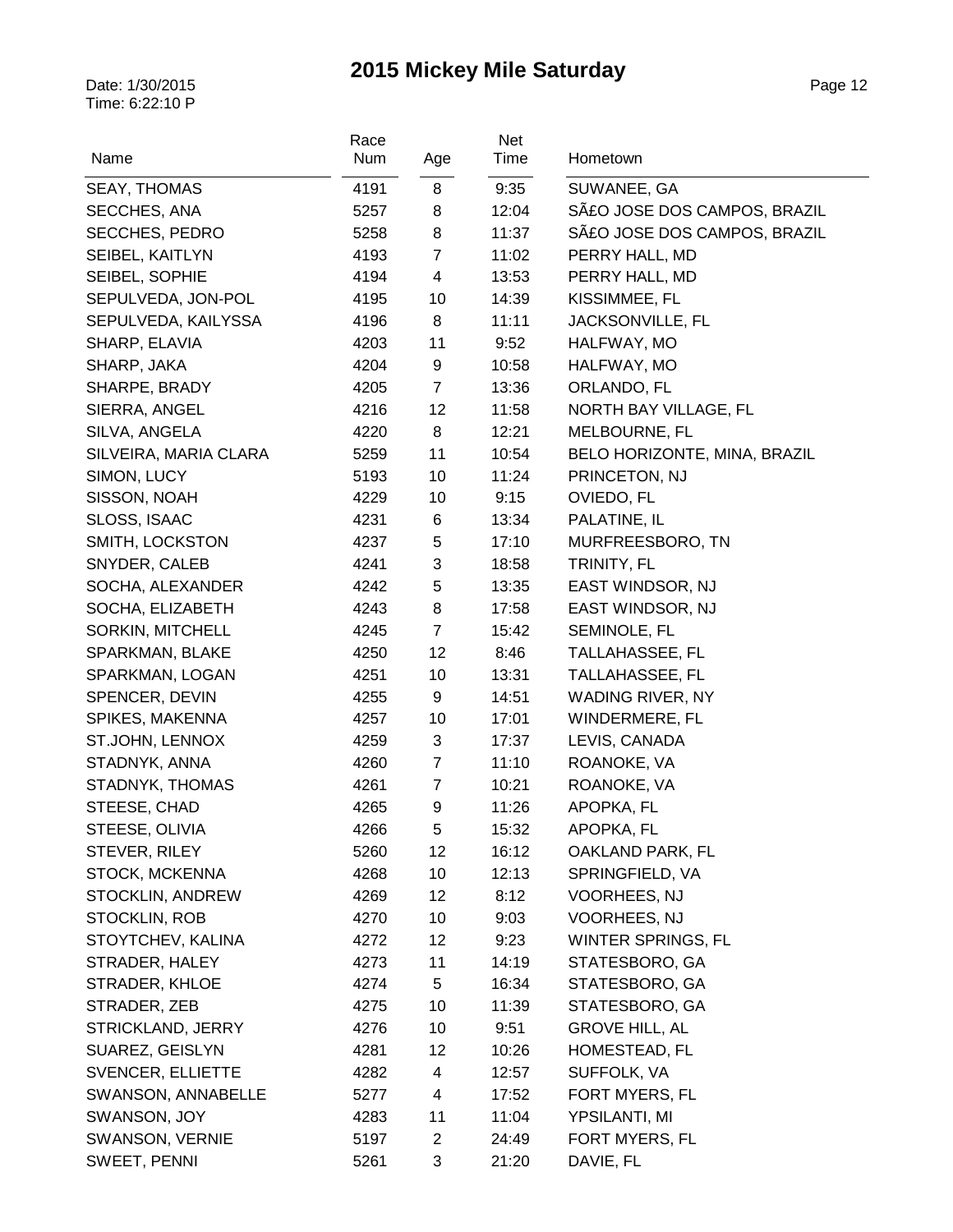| Name                     | Race<br>Num | Age            | Net<br>Time | Hometown                 |
|--------------------------|-------------|----------------|-------------|--------------------------|
| SWEET, SAMI              | 5262        | 6              | 21:16       | DAVIE, FL                |
| SWIFT, IAN               | 4286        | 10             | 10:04       | DAVIE, FL                |
| SZOPA, GRACIE            | 4288        | 11             | 17:09       | READING, MA              |
| TAFT, CHEYENNE           | 4290        | 6              | 12:17       | PENSACOLA, FL            |
| TAGALA, ZACHARY          | 4291        | 8              | 13:30       | DAVENPORT, FL            |
| TAKAI, HARUKA            | 4292        | 5              | 15:06       | ROCKVILLE, MD            |
| TAMAYO, MARISA           | 5263        | 10             | 13:22       | MIAMI, FL                |
| TAMAYO, JR., ENRIQUE     | 5264        | 8              | 12:34       | MIAMI, FL                |
| TAN, LUKE                | 4294        | 6              | 15:08       | <b>IRVINE, CA</b>        |
| THIBAULT, CARTER         | 4303        | 3              | 18:17       | LAND O LAKES, FL         |
| THOMAS, ADDYSON          | 4304        | 6              | 14:45       | <b>WINTER GARDEN, FL</b> |
| THOMAS, KYLER            | 4305        | $\overline{7}$ | 11:05       | <b>WINTER GARDEN, FL</b> |
| THUM, RACHEL             | 4307        | 9              | 12:26       | PALM BEACH GARDENS, FL   |
| <b>TIXIER, TIGHLYN</b>   | 4309        | 6              | 10:35       | RIO RANCHO, NM           |
| <b>TOLOI, GIOVANNA</b>   | 4313        | 11             | 14:07       | JAU, BRAZIL              |
| TOLOI, RICARDO           | 4314        | 13             | 14:05       | JAU, BRAZIL              |
| TOMANEK, HANNAH          | 4315        | $\overline{4}$ | 11:34       | SHEPHERD, MI             |
| TOMKO, MAURA             | 4317        | $\overline{7}$ | 11:59       | SALEM, OH                |
| TOUTANT, CHRISTIAN       | 4319        | $\overline{2}$ | 15:23       | EAU CLAIRE, WI           |
| TOUTANT, KATIE           | 4320        | 5              | 13:37       | EAU CLAIRE, WI           |
| TRAFICANTE, ANTHONY      | 4321        | 10             | 13:07       | TEMPLE TERRACE, FL       |
| TRESPALACIOS, ISABEL     | 4322        | 11             | 11:21       | MIAMI, FL                |
| TRESPALACIOS, REBECA     | 4323        | 9              | 12:42       | MIAMI, FL                |
| TUNS, GABBY              | 4329        | 8              | 10:45       | TORONTO, CANADA          |
| TURPIN, JAYKE            | 4332        | 8              | 10:31       | <b>JUPITER, FL</b>       |
| TZAKIS, ZOE              | 4337        | 5              | 15:16       | <b>VERNON HILLS, IL</b>  |
| <b>UELMEN, GABE</b>      | 4338        | 5              | 11:53       | MINNETRISTA, MN          |
| <b>UELMEN, GREYSON</b>   | 4339        | 8              | 7:49        | MINNETRISTA, MN          |
| <b>UELMEN, PEYTON</b>    | 4340        | 9              | 9:00        | MINNETRISTA, MN          |
| <b>UELMEN, REED</b>      | 4341        | 5              | 11:51       | MINNETRISTA, MN          |
| URBINE, ANNA             | 4342        | 11             | 11:43       | GAINESVILLE, FL          |
| URBINE, MADELYN          | 4343        | 7              | 11:25       | <b>GAINESVILLLE, FL</b>  |
| URBINE, ZACH             | 4344        | 9              | 13:08       | GAINESVILLE, FL          |
| VALDEZ, TYLER            | 4350        | $\overline{7}$ | 10:35       | PLANTATION, FL           |
| VALDEZ, JR, JORGE        | 4351        | 9              | 12:24       | PLANTATION, FL           |
| <b>VERSTEEG, KENNA</b>   | 5265        | 4              | 14:17       | REDLANDS, CA             |
| <b>VERTREES, ANNA</b>    | 4368        | 8              | 9:55        | FT. MYERS, FL            |
| <b>VERTREES, ELLIE</b>   | 4369        | 8              | 10:34       | FT. MYERS, FL            |
| <b>VERTREES, WILLIAM</b> | 4370        | 8              | 10:47       | FT. MYERS, FL            |
| <b>VESGA, SOFI</b>       | 4371        | 13             | 9:45        | BOGOTA, COLOMBIA         |
| VIEIRA, ISABELA          | 4374        | 8              | 13:01       | <b>BRASILIA, BRAZIL</b>  |
| VIEIRA, JULIA            | 4375        | 10             | 14:48       | <b>BRASILIA, BRAZIL</b>  |
| VIGIL, ANNA GRACE        | 4376        | 5              | 14:18       | HAWTHORNE, FL            |
| VIGIL, ISABELLA          | 4377        | 9              | 11:21       | HAWTHORNE, FL            |
| VINSON, MARGARET ANN     | 4383        | 11             | 9:24        | PENSACOLA, FL            |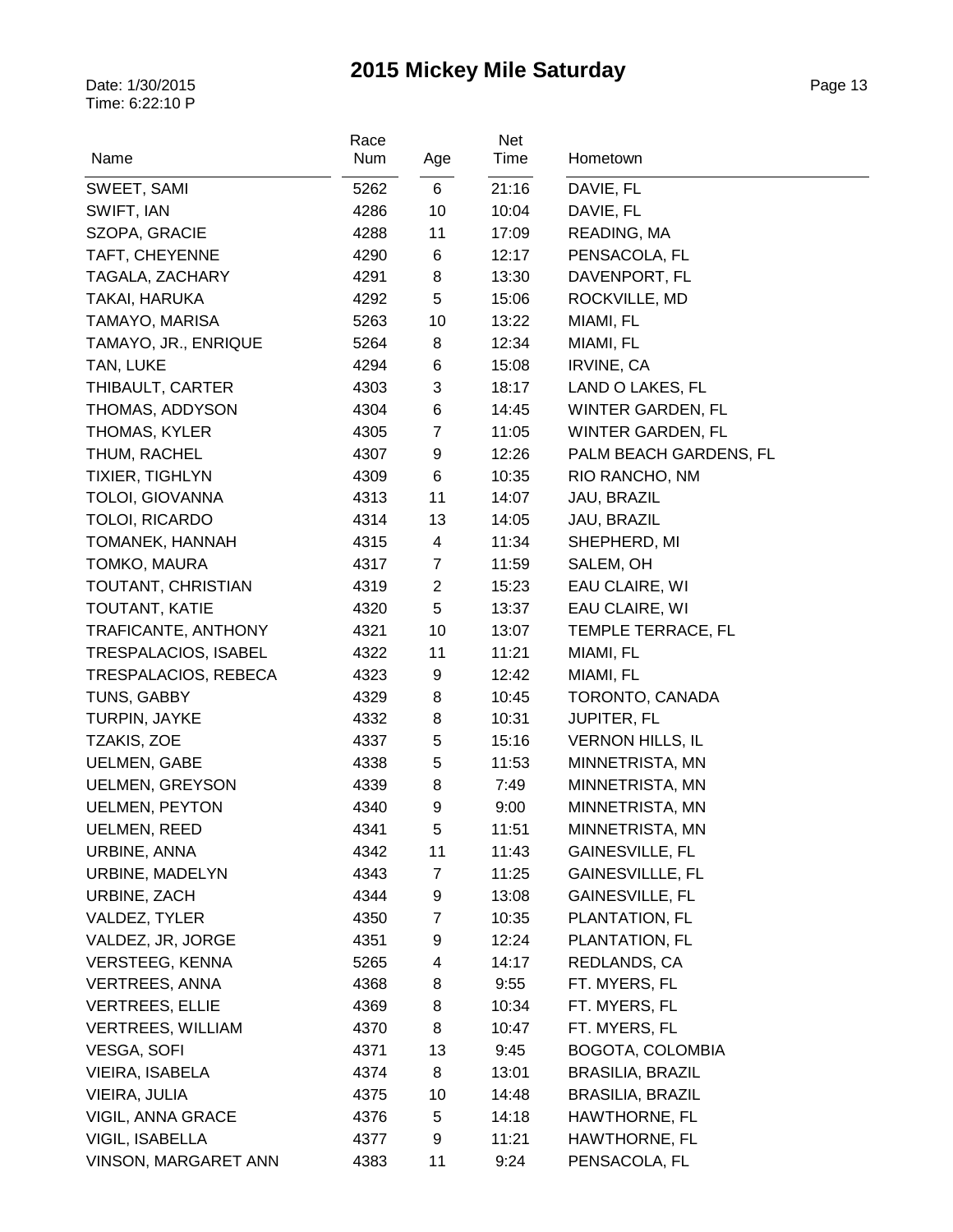| Name                     | Race<br>Num | Age                     | Net<br>Time | Hometown              |
|--------------------------|-------------|-------------------------|-------------|-----------------------|
| WADE, ELIANA             | 4387        | $\overline{4}$          | 11:01       | FIFE, WA              |
| <b>WAGGONER, GARRICK</b> | 4390        | $\overline{7}$          | 10:05       | NEWNAN, FL            |
| <b>WAGGONER, LUCY</b>    | 4391        | 9                       | 11:26       | SPRING HILL, FL       |
| WAKASUGI, SAKU           | 4392        | 5                       | 14:02       | JACKSONVILLE, FL      |
| WAKASUGI, SORA           | 4393        | $\overline{\mathbf{4}}$ | 17:02       | JACKSONVILLE, FL      |
| WALCZAK, DEREK           | 4394        | $\overline{7}$          | 11:44       | OAK CREEK, WI         |
| <b>WALDMAN, CHLOE</b>    | 4395        | 9                       | 12:14       | DELTONA, FL           |
| <b>WALKER, GABBY</b>     | 4396        | 5                       | 15:28       | <b>GREENVILLE, IN</b> |
| WARD, ANNA               | 5266        | 9                       | 10:52       | TITUSVILLE, FL        |
| WARD, ROBBIE             | 5267        | 6                       | 13:31       | TITUSVILLE, FL        |
| WARFORD, BENJAMIN        | 4407        | 11                      | 15:20       | BAYTOWN, TX           |
| <b>WARNER, ASHLEY</b>    | 4408        | 12                      | 12:29       | GAINESVILLE, FL       |
| <b>WARNER, KAYLIN</b>    | 4409        | 9                       | 13:45       | GAINESVILLE, FL       |
| WEINHEIMER, JAMES        | 4413        | 9                       | 11:44       | BOZEMAN, MT           |
| <b>WEINHEIMER, LUCIE</b> | 4414        | $\overline{7}$          | 12:54       | BOZEMAN, MT           |
| <b>WHEATON, MATTHEW</b>  | 4424        | 5                       | 13:14       | LAND O LAKES, FL      |
| <b>WHEATON, MEGAN</b>    | 4425        | $\overline{7}$          | 13:08       | LAND O LAKES, FL      |
| <b>WHEATON, OLIVIA</b>   | 4426        | 10                      | 13:09       | LAND O LAKES, FL      |
| <b>WHEATON, SHELBY</b>   | 4427        | 8                       | 13:04       | LAND O LAKES, FL      |
| WHISENHUNT, ADAM         | 4428        | 9                       | 10:00       | <b>GROVELAND, FL</b>  |
| <b>WHISENHUNT, CHLOE</b> | 4429        | 11                      | 14:31       | <b>GROVELAND, FL</b>  |
| WHITE, ALYSSA            | 4430        | $\overline{7}$          | 9:27        | ELKINS, WV            |
| WHITE, ASHTON            | 4431        | 9                       | 9:19        | ELKINS, WV            |
| WHITE, AVA               | 4432        | 3                       | 15:42       | ELKINS, WV            |
| WHITE, JAIME             | 5268        | $\overline{7}$          | 14:32       | JACKSON, NJ           |
| WHITE, SHAWN             | 5269        | 12                      | 12:58       | JACKSON, NJ           |
| <b>WILCHECK, AIDEN</b>   | 4439        | 5                       | 12:58       | TOLEDO, OH            |
| <b>WILKERSON, ELLA</b>   | 4444        | 8                       | 10:05       | LAKELAND, FL          |
| <b>WILLIAMS, SIERRA</b>  | 5195        | $\overline{7}$          | 12:57       | ODESSA, FL            |
| <b>WILLIAMS, SPENSER</b> | 5196        | 9                       | 9:50        | ODESSA, FL            |
| WILLINGHAM, LAINEY       | 4450        | 5                       | 13:01       | <b>BELLE ISLE, FL</b> |
| <b>WILMOTH, ABBEY</b>    | 5270        | 8                       | 11:07       | PENSACOLA, FL         |
| WILMOTH, EMMA            | 5271        | 10                      | 11:06       | PENSACOLA, FL         |
| WILSON, DANNY            | 4452        | 6                       | 13:05       | DELTONA, FL           |
| <b>WILSON, LOGAN</b>     | 4453        | $\overline{7}$          | 15:42       | TAMPA, FL             |
| WING, GAVIN              | 4456        | 8                       | 11:31       | HUDSON, FL            |
| WING, JADYN              | 4457        | 10                      | 13:30       | HUDSON, FL            |
| WODNICKI, ALYSSA         | 4468        | 12                      | 11:30       | CHICAGO, IL           |
| <b>WODNICKI, SARA</b>    | 4469        | 10                      | 10:29       | CHICAGO, IL           |
| <b>WOLSKI, NEALE</b>     | 4470        | 12                      | 7:41        | FERNANDINA BEACH, FL  |
| WOODS, AARON             | 4471        | 5                       | 11:22       | WINTER HAVEN, FL      |
| WOODS, ANDREW            | 4472        | 9                       | 11:22       | WINTER HAVEN, FL      |
| <b>WRIGHT, LOGAN</b>     | 5272        | 11                      | 10:37       | SANDERSVILLE, GA      |
| WYKA, LUCAS              | 4478        | 9                       | 8:29        | PHILADELPHIA, PA      |
| ZARAGOZA, GABY           | 4483        | 10                      | 19:34       | KISSIMMEE, FL         |